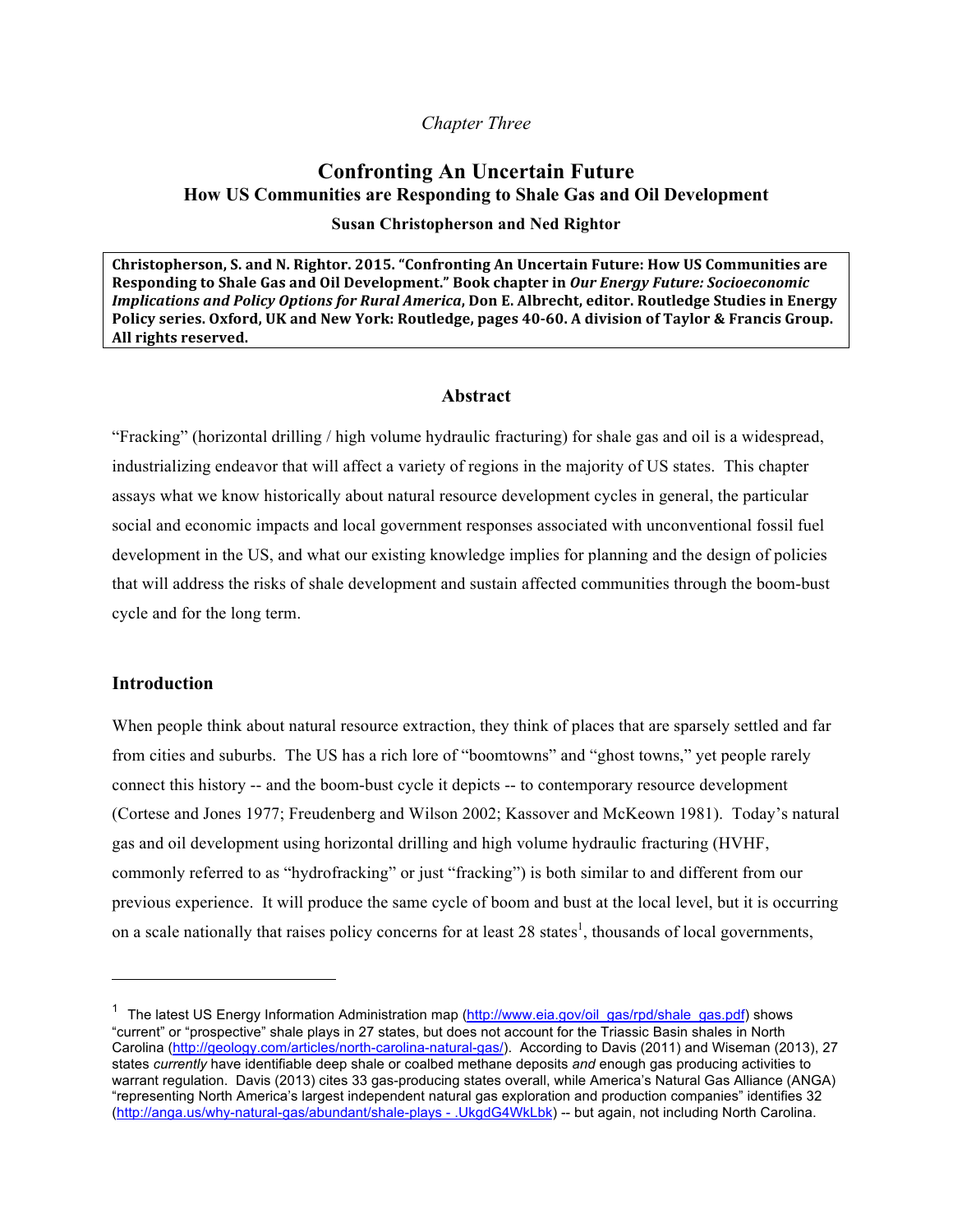and for the federal government as well. Significantly, drilling is occurring or may occur in a wide variety of landscapes – in or near major cities, in residential neighborhoods, in semi-rural environments, and in isolated rural communities. And the risks of shale development extend outward -- to communities from which drilling materiel and water are drawn, those located along the pipelines, roads and rails en route to and from the drill sites, and those through which wastewater is transported for disposal or the gas and oil flows to market. The controversial mining of 'frac sand' in the Midwest (Karnowski 2012), or the earthquakes caused by an injection well near Youngstown Ohio (Choi 2013), or the explosion of a unit train carrying shale oil in Lac-Megantic, Quebec – all places far from the drilling fields – illustrate just how consequential these risks can be.

But the same is true of the distribution of benefits, and Youngstown again provides an illustration: just two miles from that injection well, V&M Star is repurposing a mill shuttered 34 years ago by Youngstown Sheet and Tube, to produce seamless pipe for the burgeoning hydrofracking industry infrastructure (Niquette and Varghese 2012). This vignette captures two realities of shale gas development -- that job creation and economic benefits, as well as risks, occur all along the supply and distribution chain, not just within the drilling regions -- and also that drilling regions may not see job creation and economic benefits proportionate to their risks. Risks are localized, and frequently long lasting [e.g. public health effects, community social-psychological disruption] (Brasier 2011; Jacquet 2013; Perry 2012). Benefits last only as long as new wells are being drilled and new investment is occurring. And, benefits follow the money: when it comes to jobs and indirect or induced economic benefit, it is not where the activity takes place but where the money is spent that counts.

On a national scale, the discovery and exploitation of large shale gas and oil deposits in many areas of the country has been welcomed as a source of jobs in a period of long-term economic stagnation, and touted as a source of lower energy prices for consumers and energy security for the US. $<sup>2</sup>$  The shale gas and oil</sup> boom is stimulating construction of an energy infrastructure based on natural gas, despite increasing skepticism among industry leaders about its duration (Ayres, 2013; Chazen, 2013).

!!!!!!!!!!!!!!!!!!!!!!!!!!!!!!!!!!!!!!!!!!!!!!!!!!!!!!!!!!!!!!!!!!!!!!!!!!!!!!!!!!!!!!!!!!!!!!!!!!!!!!!!!!!!!!!!!!!!!!!!!!!!!!!!!!!!!!!!!!!!!!!!!!!!!!!!!!!!!!!!!!!!!!!!!!!!!!!!!! Whatever the number of states that eventually experience HVHF shale *drilling*, the extraction of drilling materiel, the disposal of waste products, and the transportation of the gas and oil produced will affect many non-producing states.

 $2$  Neither lower US prices nor US "energy independence" is assured. Absent a national energy policy that retains shale gas and oil produced in the US for domestic use, the industry is free to export them to the highest bidder, and the price and availability of those products will continue to be determined by supply and demand on the world market. Further, to the extent that the gas and oil are used for electric power generation, the energy prices actually paid by US consumers are determined by large electric utility companies. Customers in the states that have de-regulated their energy markets (including New York, California and Texas) pay higher rates for electricity, notwithstanding the price or availability of the source of energy used to generate it (American Public Power Coalition 2013; Texas Coalition for Affordable Power 2012).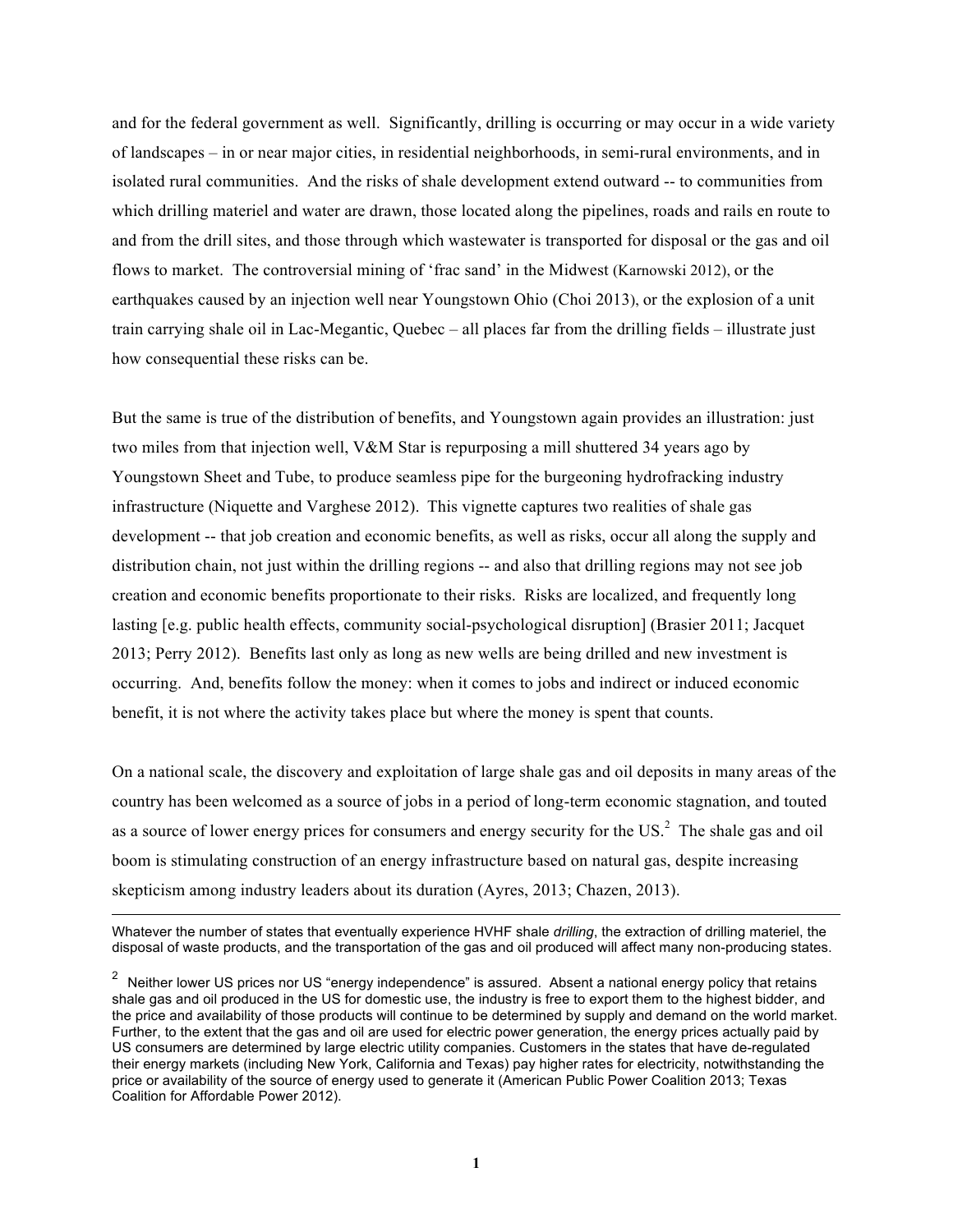At a regional or local level, the calculation of costs and benefits is even more complicated. State and local policy makers are beginning to confront a list of risks, social and economic as well as environmental. Some may arise in the immediate "boom" phase; others pertain to the long term, after the boom dissipates. The extent of these risks differs from one region to another. What is consistent is the central dynamic of natural resource development: a cycle of dramatic growth and then decline, sometimes precipitous, over which policymakers have had little control. The uncertainties presented by shale gas and oil development, and the wide variety of US regions it may affect, have stimulated unprecedented public education and participation. They have also raised new concerns about the post-hydrofracking future that require new policy approaches.

One indication of that uncertainty is the strong local community response to shale gas and oil development. The issues that dominate local public discussion include environmental risks, but extend to perceived threats to existing industries and to a highly valued quality of life. In the next sections, we examine some of the social and economic risks associated with shale development. We then describe results from a study of local government responses to HVHF that illuminate how communities in the Marcellus Shale perceive the risks they face and whether those risks will be addressed. In the final section, we look at how policy makers can approach the social and economic risks connected with shale oil and gas development, even with the limited systematic knowledge we have about those risks and the underlying uncertainty that characterizes unconventional fossil fuel development.

## **Some Key Economic and Social Dynamics of Contemporary Shale Gas and Oil Development**

#### **Easy Come, Easy Go: The Big Picture**

Like any nonrenewable resource development, shale development does bring an economic "boom" to extraction regions, at least during the period when drilling sites and support facilities are set up and drilling takes place. As drilling companies move into a community, population flows in. Local expenditures rise on everything from auto parts to pizza and beer. There is a modest increase in jobs outside the extraction industry itself (Freudenberg and Gramling 1998; Marchand 2011) in construction, transportation, retail, hotels and restaurants, entertainment and services. Landowners receive royalty payments and have extra money to spend. The tax base may expand, providing a windfall for a local government. Research on actual employment impacts in resource development regions indicates that job projections are typically over-stated (Weinstein and Partridge, 2011; Weber, 2012), but notwithstanding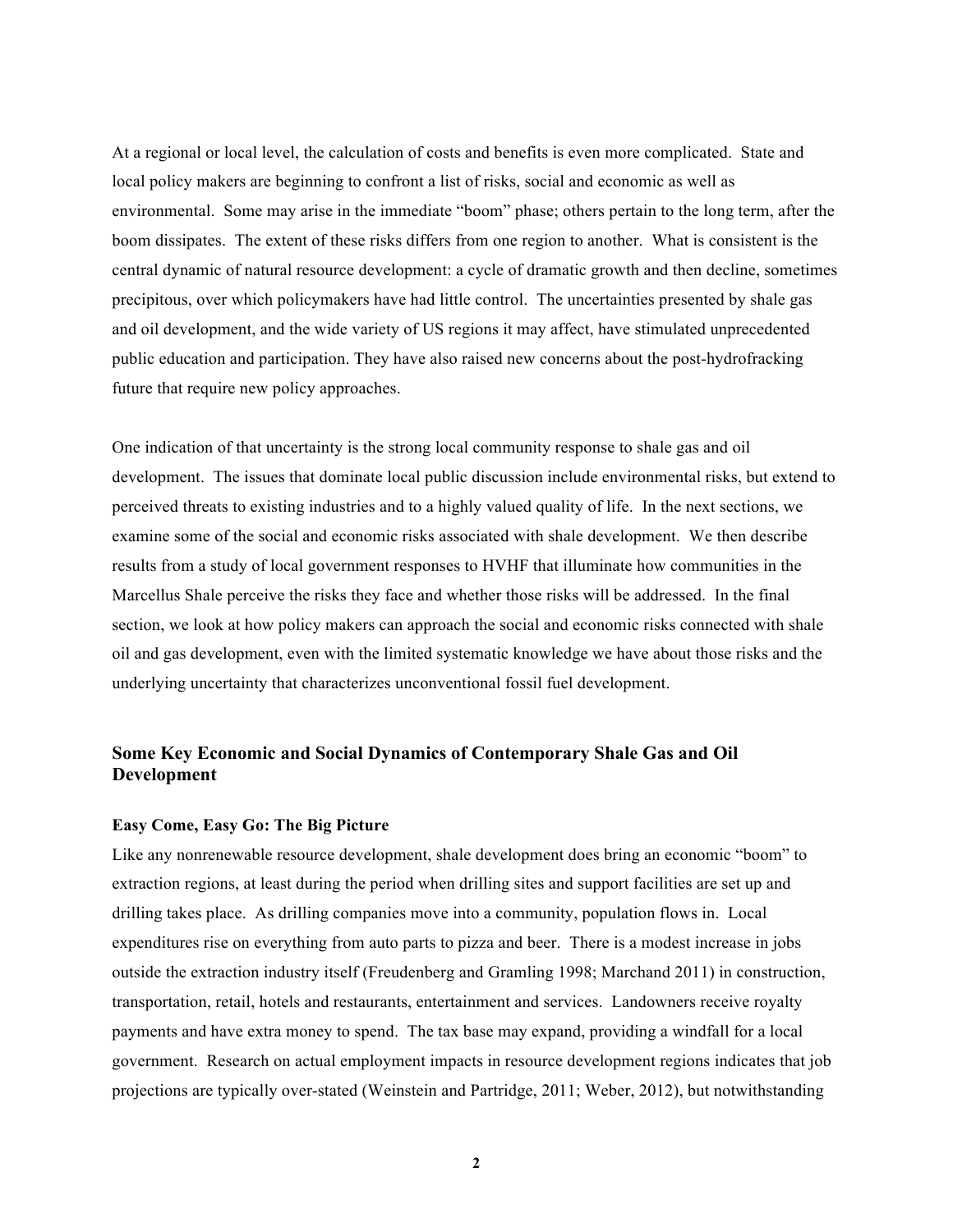the exaggerated estimates and guesstimates that abound about this increased economic activity, any increased activity is very welcome in light of the "great recession"

But while a natural resource extraction boom may bring job and population growth for a few years, it also increases public service costs and the cost of living for residents, and "crowds out" other industries. Shale development brings an additional level of uncertainty: if a number of US states are engaged in shale gas and oil extraction, drilling rigs may move at short notice from one region to another, causing a series of economic disruptions as drilling starts up, shuts down, and then starts up again (Best 2009).

Boomtowns frequently experience social problems brought about by the influx of a transient population that follows the oil and gas industry rigs from one place to another. After the boom ends and the drilling crews and their service providers depart, the region may have a smaller population and a poorer economy than before the extraction industry moved in (Feser and Sweeney 1999). If this boom-bust cycle is combined with environmental damage, the long-term costs to regions hosting shale gas and oil extraction may be considerable.

What is certain is that: 1) natural resource development -- including unconventional fossil fuel development -- is positive for some segments of the population (mineral rights owners, some businesses) and negative for others (renters, land owners without mineral rights, businesses in competing industries), and 2) when the commercially viable resources are depleted, drilling ceases -- either temporarily or permanently -- and there is an economic "bust". The businesses and personnel connected to resource extraction leave the community (Christopherson and Rightor 2012). Population and jobs depart the region (Feser and Sweeney 1999).

More difficult to assess is: how great do the gains actually prove to be, how long do they last, how widely distributed are the benefits, how great are the costs – social costs as well as monetary ones, and do those who benefit also pay the costs?

#### **Lowering the Boom: Local Impacts**

Documenting the extent and trend of social and economic impacts on local communities new to shale gas and oil development is difficult. With the exception of crime statistics, there are no data compilations that support ready comparison of social and economic impacts across counties in conjunction with the progress of the drilling cycle. Data, if available at all, must be assembled county-by-county or agencyby-agency. What we do have are analyses of the social and economic impacts on counties in the Western

**3**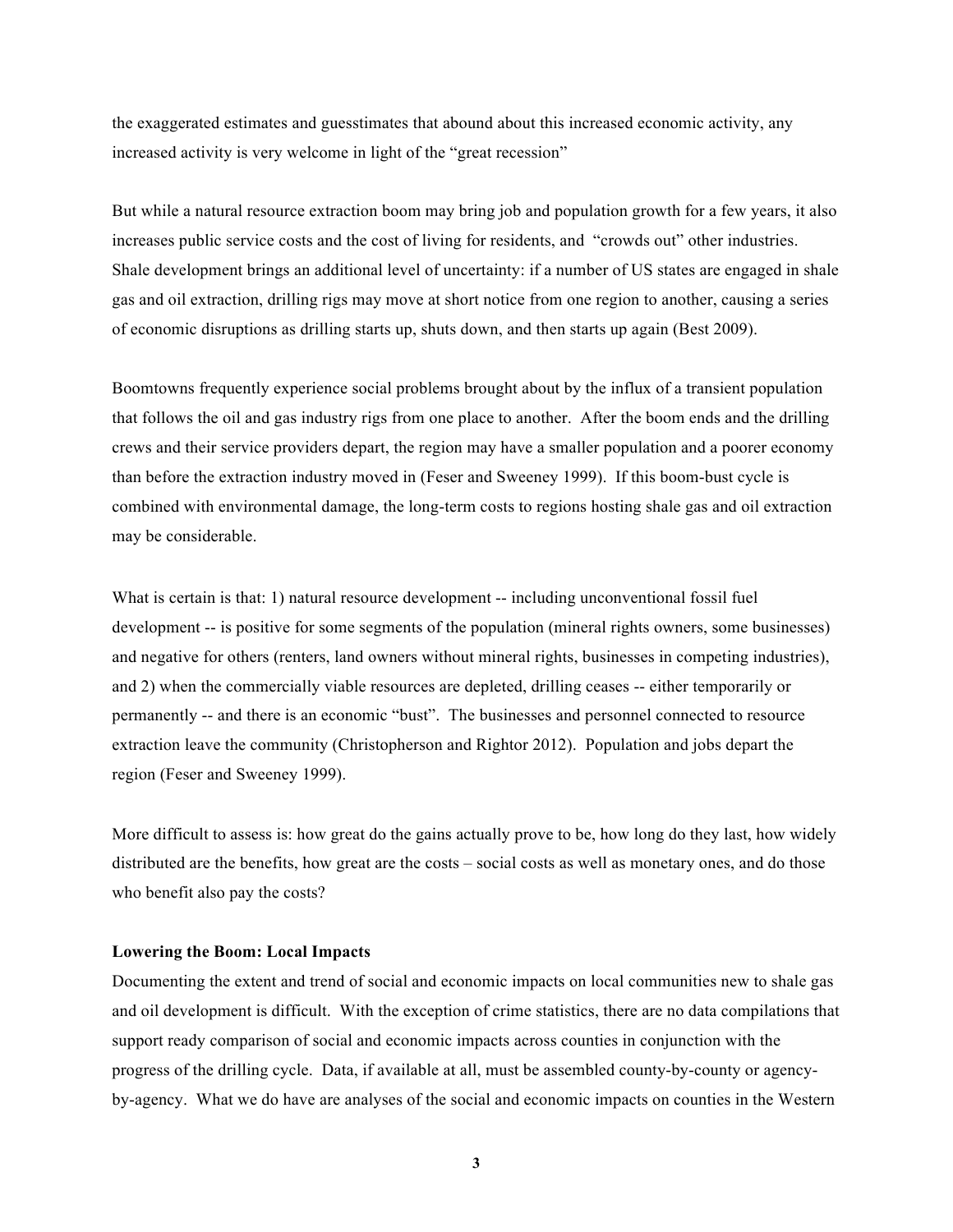States where shale gas and oil development has occurred for two decades, and anecdotal evidence from the northern tier counties of Pennsylvania where the most intense Marcellus Shale drilling has been underway since 2008. While not a precise forecast, this accumulating body of evidence provides at least a picture of what more rural or urban-adjacent localities should anticipate with shale gas and oil extraction.

Data definitively documenting how localities are affected by HVHF shale gas and oil development is currently not available because neither the states nor the federal government have been willing to collect it. The absence of data on impacts has hampered states' ability to realistically assess the costs of HVHF development and impose impact fees or taxes to compensate for losses. However, despite the absence of statistical data, there is a large literature documenting similar social and economic impacts among localities in different shale plays. This literature includes: environmental impact statements, public policy reports, academic journal articles and eyewitness accounts by journalists. In some cases, there are multiple accounts of social and economic impacts in the same area, such as Sublette County Wyoming or Williston North Dakota, at different points in time. This literature forms the evidence used in this paper.<sup>3</sup>

The consistent theme in this now extensive literature is that state and local governments --- counties, cities, townships, villages --- are subjected to a wide range of demands for new services or increased levels of service, and that the administrative capacity, staffing levels, equipment, and outside expertise needed to meet those demands are beyond what has been locally budgeted.

The drilling phase of shale gas development usually depends on an out-of-state workforce (Jacquet, 2011). Although resident workers may be employed during the drilling phase as truck haulers or in service and construction jobs, even these jobs may be filled by workers who move into the drilling area while maintaining a permanent residence in another state. This in-migration of transient workers has been exacerbated by the great recession in the US and the paucity of job opportunities elsewhere in the nation. In the case of the drilling workforce itself, this means a sudden influx of young men --- some with families, many without. Some will be experienced gas field veterans; others will be those drawn from other places to the boom and the prospect of work.

!!!!!!!!!!!!!!!!!!!!!!!!!!!!!!!!!!!!!!!!!!!!!!!!!!!!!!!

 $^3$  In addition to the references cited on particular topics, key sources include: Fuller 2007; Headwaters Economics 2009, 2012; Kelsey et al 2012; King 2012; Putz 2011; Perez-Burgos and Donaghy 2012; Pinedale Anticline Working Group 2006; Wilber 2012.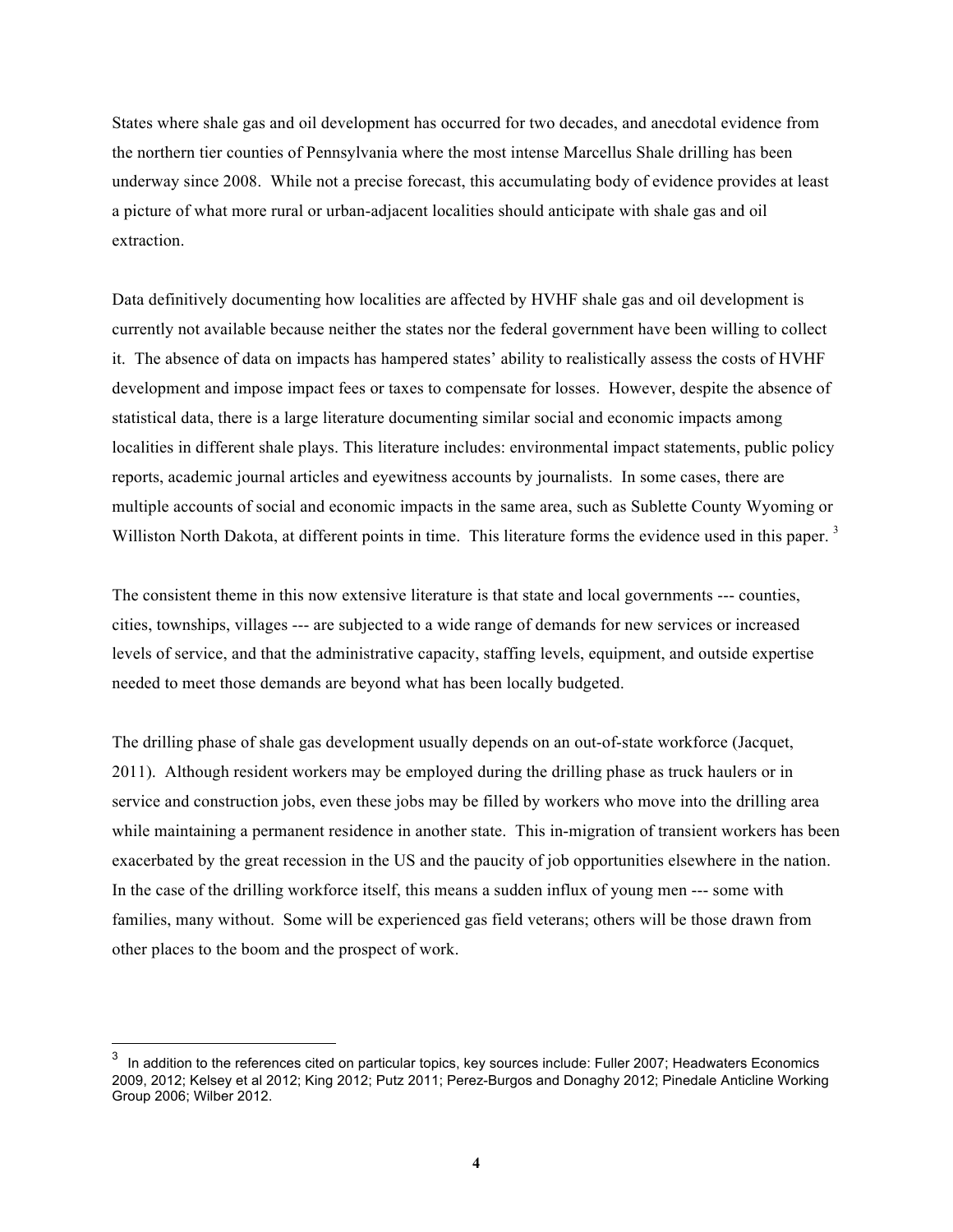In Sublette County Wyoming, for example, as the number of gas wells drilled *per year* climbed from one hundred in the year 2000 to more than five hundred in 2006, the population of Sublette County swelled by 24%. During that same period, Wyoming's population grew by just 4%, indicating that workers and their families were flocking to the area to meet the new labor demand. The most dramatic increase in population came from teens and young adults age 15 to 24, and even as adults age 25 to 44 were decreasing statewide, they were increasing in the County. Indeed, all cohorts of working age adults increased more rapidly in Sublette County than statewide. (Ecosystem Research Group, 2008: 20-24)

According to Jacquet (2009), this short-term population influx creates significant demands on public services. Add enough young men with hard jobs, disconnected from family and community ties and seeking "a good time", and both legal and illegal forms of entertainment prosper. So, communities needed more police. Traffic on major roads increased, as did the number of traffic accidents, the number of emergency room visits, and the demand for emergency response services. In addition, local schools experienced increased demand as some workers entering the region enrolled their children. And, as demand for all manner of goods and services increases and local businesses seek to exploit the boom, prices go up --- not just for temporary residents, but for long-time local residents as well; Jacquet found that local prices in Sublette County increased by twice the national rate over a six-year "boom" period.

The price inflation characteristic of shale boom regions especially affects rental housing. Evidence from across contemporary shale plays indicates that rents rise dramatically in drilling areas. Local long-term renters who cannot afford their apartments are displaced, and may seek housing assistance from local government. Hotels and motels, vacation rentals, RV parks, and campgrounds fill up with transient gas drilling workers, and drilling companies may resort to the construction of storage-facility-like "man camps" to alleviate the housing shortage (Rumbach 2011; Rubinkam 2010).

Williston, North Dakota is an isolated prairie town where a shale oil and gas boom is now underway. The city has been inundated by people from all over the US looking for work, and while in-migrants to Williston frequently find work, they have nowhere to live. The homelessness rate in the city rose above 19 per cent in 2011, with many people living for long periods in temporary quarters. Unfortunately, Williston has experience with the boom-bust cycle of oil and gas development, and that experience has discouraged investment in the housing needed for this workforce. Local interviews indicate that: "Developers have been slow to build more apartments, largely because they got stung by the region's last oil boom that went bust in the 1980s" (McPherson, 2011).

**5**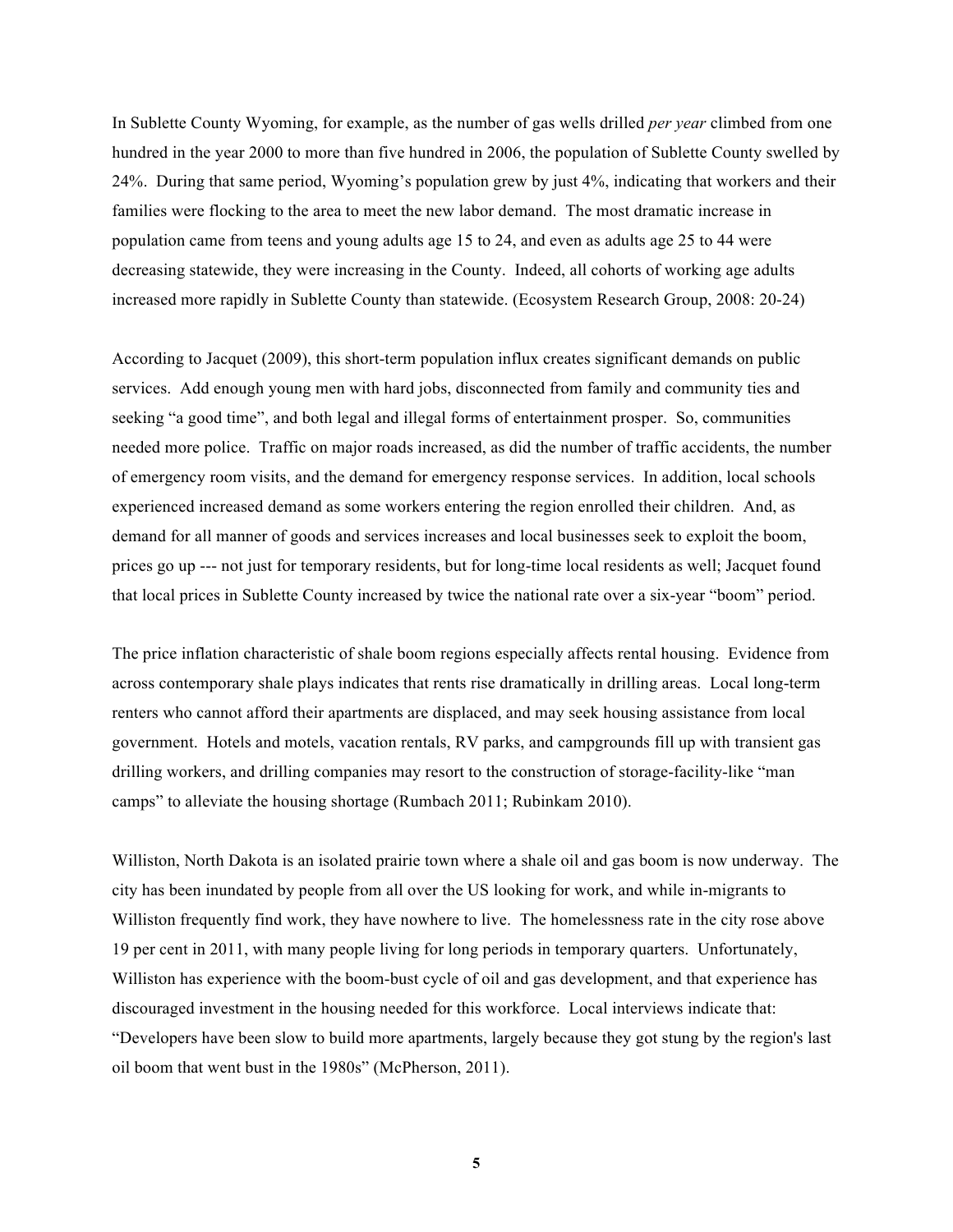And, in an example of "crowding out", the increased demand for accommodations may benefit hotel and motel owners and local restaurants, but it hurts other local businesses, as there are few rooms available for a more traditional clientele: business travelers, recreation seekers, and tourists.

While reliable regional data on the numbers of transient workers are difficult to come by, one Wyoming drilling community estimated that they would easily increase the town's census by 20% or more (Town of Marbleton 2007). In the long run, given the population declines suffered by many communities in potential drilling regions, an influx of new people might be welcome if the newcomers like the area and decide to stay. Indeed, the small state of Wyoming has seen population increases and an unemployment decline over the past decade, especially in communities near gas drilling areas. But perhaps unexpectedly, a rapid increase in drilling activity is not always associated with a commensurate increase in population *resident* in the counties where the drilling occurs. An analysis of population change in core natural gas drilling counties in the Marcellus Shale during the first decade of the 2000s indicates that the resident population in these largely rural counties has grown marginally if at all. (Christopherson and Rightor, 2011)

There are various reasons that population growth does not occur in these core counties, but the most frequently cited are the absence of services, the higher cost of living, and the lower quality of life in an industrialized environment. A reporter interviewing drillers working in the northern tier of Pennsylvania about why they reside across the border in southern New York, captured the reason in one quote:

*"There is nothing there — there's no entertainment, there's nothing to do," he said of that Pennsylvania locale as he sipped a margarita. "Chemung County"* (in New York)*, Mr. Cullen added, "is where we spend our money."* (Navarro, 2012) <sup>4</sup>

#### **Spreading the Cost: Regional Impacts**

!!!!!!!!!!!!!!!!!!!!!!!!!!!!!!!!!!!!!!!!!!!!!!!!!!!!!!!

The impact in New York of gas development in rural Pennsylvania is but one example of how the economic and social impacts of shale gas and oil development – both positive and negative -- are likely to be felt not only locally but regionally, affecting cities and counties in areas adjacent to the drilling localities and beyond.

<sup>4</sup> For a close-up of this border region between the "Northern Tier" counties of Pennsylvania and the "Southern Tier" counties of New York, see the map generated by the Susquehanna River Basin Commission at http://www.srbc.net/atlas/downloads/BasinwideAtlas/PDF/1404b\_ABR.pdf. For an overview of the entire Marcellus Shale Formation area, featuring the state and county borders, see the map drawn by Timothy Murtha (using data from the National Atlas of the United States and the United States Geological Survey) at http://march.rutgers.edu/2011/11/marcellus-shale-the-cultural-landscape-of-natural-gas-in-pennsylvania/.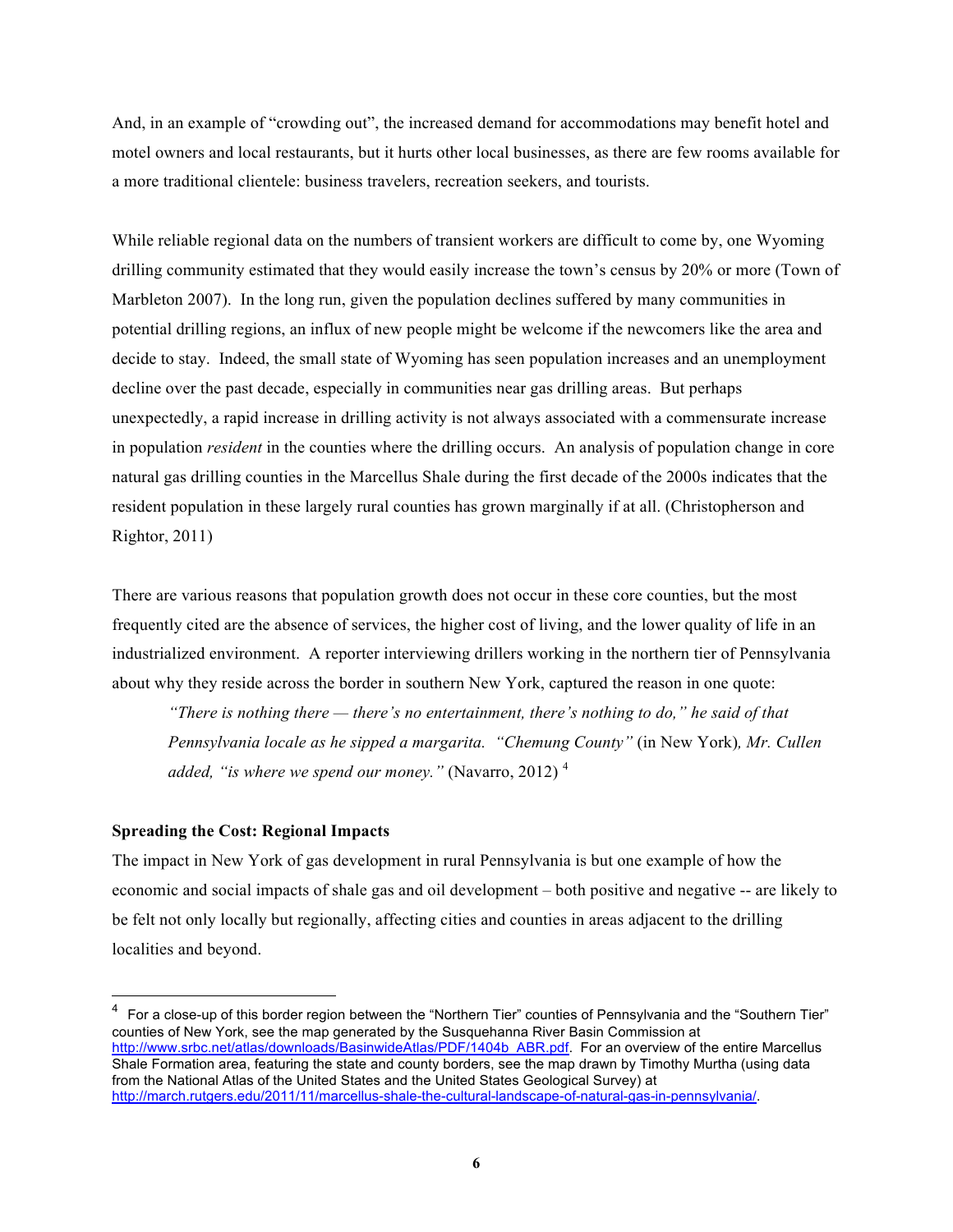Well sites are not the only feature of the industrialization brought about by shale gas development. Water extraction sites must be developed. Sand must be mined. These inputs and a variety of chemicals must be transported by trucks – many, many, heavy trucks -- to the well pads. After extraction, gas flows from the well sites to the main transmission lines via a network of pipelines, compressor stations, and storage facilities. Oil moves by pipeline, or frequently by rail car, to the refineries. Flowback and produced water from the wells has to be transported to treatment facilities, which must be equipped to handle the increased volume and particular array of toxic and non-toxic wastes, or to injection wells. The facilities required will be located where geologic or logistical factors dictate, but these operations may touch communities hundreds of miles from the drilling regions, often in another state.

Among the support facilities needed by a drilling region are man camps (caravan sites for transient workers), staging sites, water extraction sites, landfills for drill tailings, water treatment facilities, pipelines, compressor plants, gas storage facilities, and railroad spurs. These facilities create a wide range of potential environmental, economic, and social stressors, all of which have implications for the regional economy and existing industries, particularly tourism and agriculture. (McGowan 2011; Rumbach 2010; Adams and Kelsey 2011).

For example, apart from the dangers inherent in a widespread network of pipes full of methane or in highpressure equipment generally, noise is a major concern related to compressor stations: they produce noise levels in the 85 to 95 decibel range. These levels are at or above the US Occupational Safety and Health Administration (OSHA) threshold of safety for an 8-hour day, and compressors work a 24-hour day. Environmental stressors can have an effect on nearby citizens, adjacent property values, and on other industries in the vicinity, including those in near-by cities.

Another example of the impact shale development facilities may have on a rural region is provided by the proposed gas storage facility in the Finger Lakes region of New York State, a major area for tourism because of its scenic beauty, small towns and vineyards. This facility is being planned by Inergy Midstream, LLC for the former US Salt plant just north of Watkins Glen, New York, with underground storage for 1.45 billion cubic feet of natural gas. The new owners propose to add an up-to-88.2 million gallon liquid propane storage facility, also underground, plus 2 large brine ponds on the surface.

The site for this major facility is near the intersection of two gas transmission pipelines and, as a salt mine, is an appropriate natural gas storage site. But Watkins Glen, in largely rural Schuyler County, is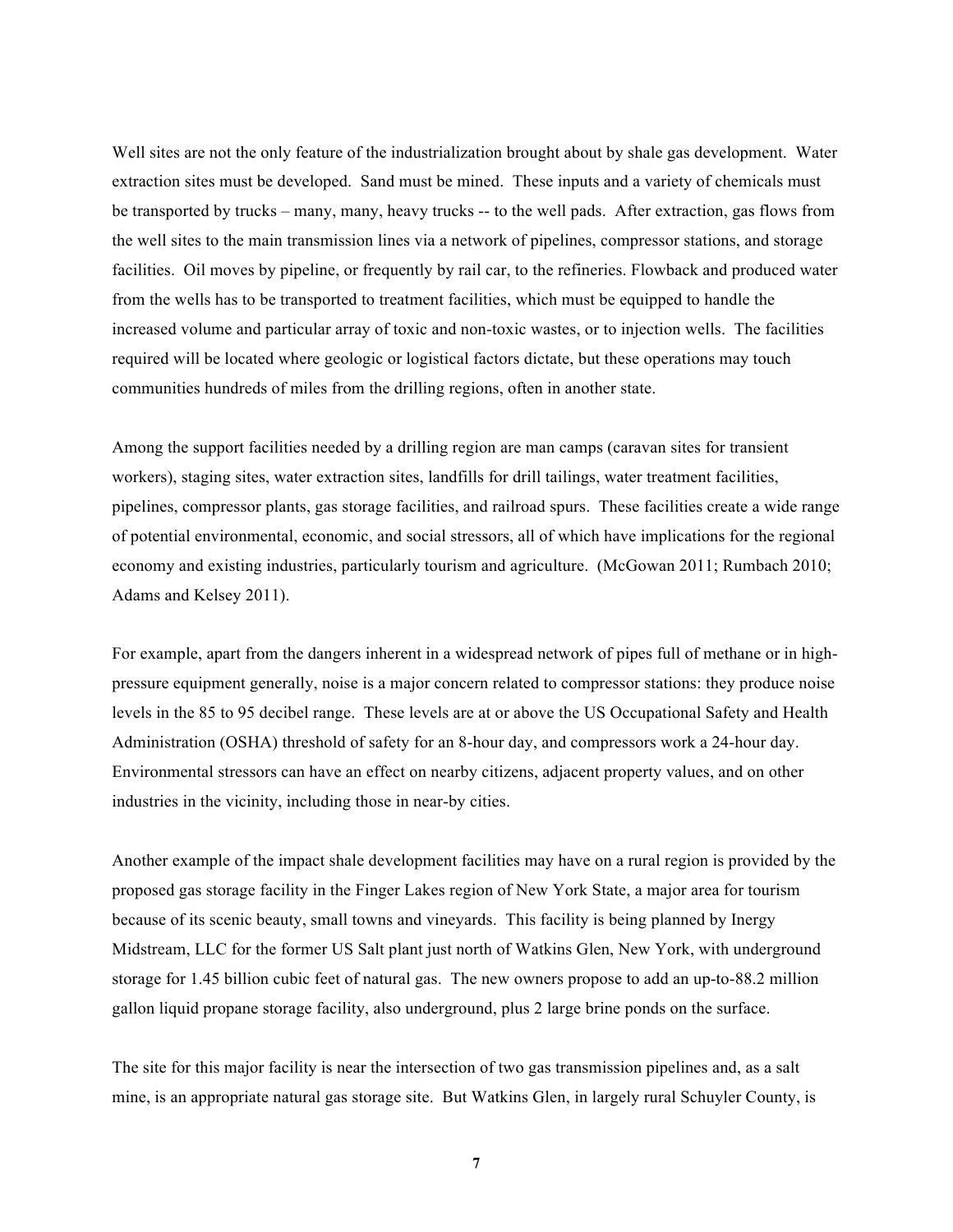not part of the 'fairway' --- the purported 'sweet spot' for Marcellus drilling in New York, so it is not likely to obtain local tax revenue from well production. Whatever the plant may contribute in the way of local taxes, Watkins Glen currently depends on revenue from Finger Lakes tourism, attendance at its famous auto races, the local wine industry and agriculture.

#### **Industrialization for All: Remote Impacts**

The industrial inputs to the drill site may come from rural areas far from the oil and gas extraction sites. Of particular note here is the connection between the growing use of HVHF technology and the proliferation of sand mining in Western Wisconsin and Eastern Minnesota, transforming what were once small rural towns whose economies centered on agriculture and tourism, and dividing the populace over what the environmental and public health hazards of silica dust may do to them and to those industries (Karnowski 2012; Deller and Schreiber 2012).

Transportation of the product also has far flung impacts. The shale oil pumped from North Dakota's Bakken Shale play travels across rural America every day in thousands of rail cars, in train sets up to 120 cars long, along routes that bisect major populated areas, to the Port of Albany in New York. These unit trains, carrying millions of gallons of oil, create environmental and safety risks along the rail route and at transshipment sites. In May 2013, the Department of Environmental Conservation of New York State approved the transshipment of 1.8 billion gallons of oil per year from rail cars to barges on the Hudson River.

#### **We're All In This Together**

Although the regulatory focus has been on well sites, a similar set of questions applies to these industrial facilities and logistics and transport services: Who – the federal government, the state, or localities -- is to regulate them, and monitor and enforce standards? Do they have the staffing and resources that will require? How shall the funds to support those efforts be provided?

In the US, regulation of this extensive industrial infrastructure is likely to occur at a level of government above that of the locality (through a state public utilities commission, for example), but the balance between federal, state, and local regulation is in flux, as pivotal cases work their way through the courts in each state (Negro 2012). Strong "home rule" states like Texas permit localities a greater role (Fullenwider 2010), while the Commonwealth of Pennsylvania's Act 13 precludes all local regulation (Christopherson, Frickey and Rightor 2013). Court decisions in New York, West Virginia and Ohio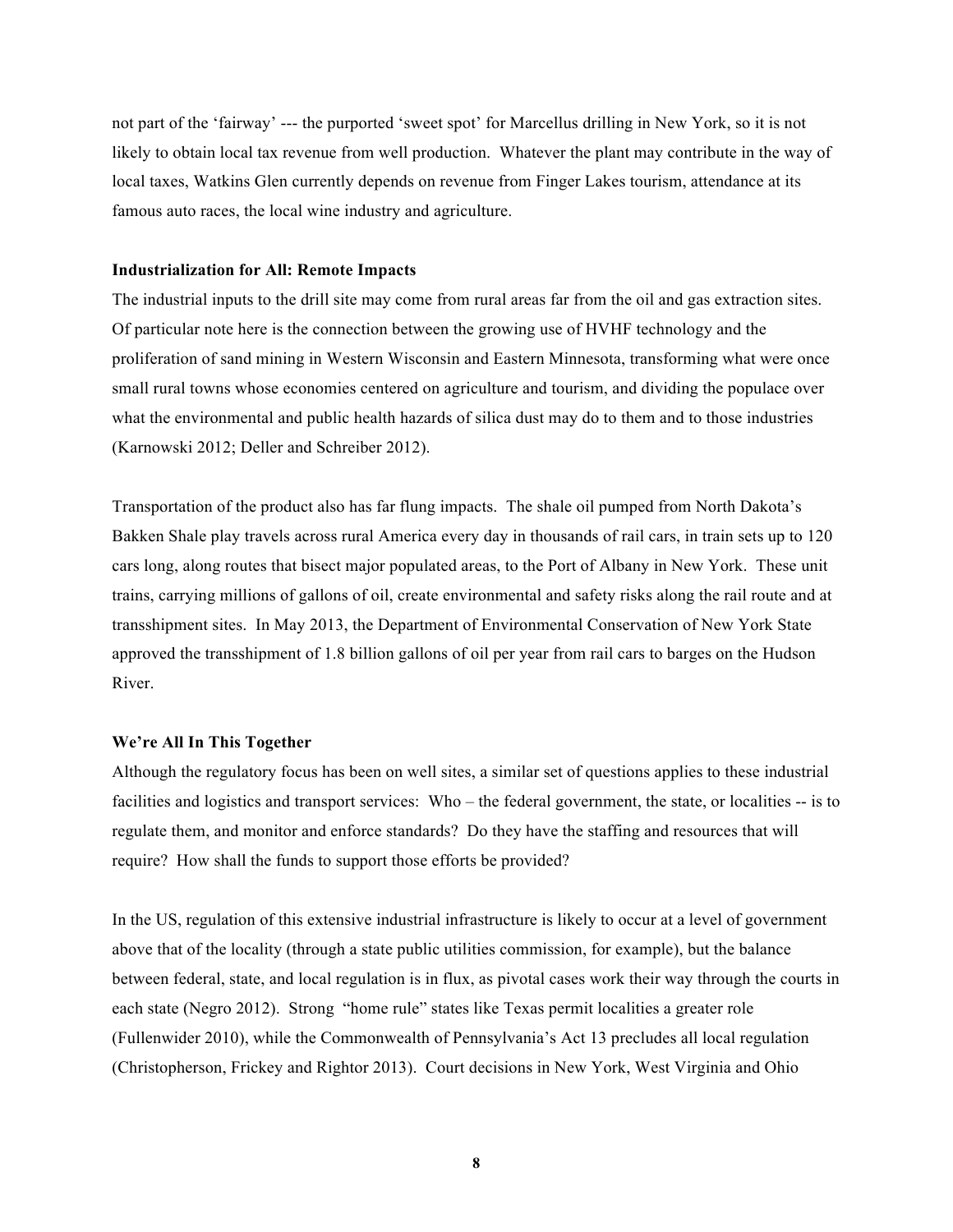(Ohio Ninth Appellate District Court of Appeals 2013, for example) have attempted to prescribe and proscribe what types of local ordinances and administrative requirements are permissible under state law.

Depending on the state, localities may have a role in the permitting of pipeline routes along city/county rights-of-way, or the regulation of road use. Local government may also require filings and notice to abutters, and demand incident reporting and filing of as-built drawings for emergency planning. For compressor stations, local regulation may be able to establish setbacks, maximum noise levels, fencing and landscaping requirements, and enhanced standards for units adjacent to residential areas. Flowback fluids from the hydro-fracking process or the produced water from producing wells, if not reused, must be removed from the well sites by trucks and transported to treatment facilities or injection wells. While regulated by the federal EPA and/or state agencies, this traffic and these facilities also may be subject to permit or construction standards that are set or implemented at the local level.

All of these local or regional activities require expertise, administration, monitoring, and enforcement capacity, and all entail planning and public administration costs.

All together, the elements of this new industrial landscape spread far beyond the jurisdictions where drilling is taking place or production is being generated. Yet, severance taxes and other tax revenue schemes that are supposed to compensate communities for dealing with the attendant risks and impacts of shale gas and oil development are devised at the state level. Some yield revenue only for the state (e.g. California, Ohio). Some have discretionary revenue sharing that may route a portion of the proceeds to local governments (e.g. Colorado, Wyoming). Some permit local taxation as well (e.g. Texas). At least one (New York) supports local taxation only. Some (e.g. Pennsylvania) allocate arbitrary "impact fees". (Allegheny Conference on Community Development 2009).

None are based on an analysis of actual costs or potential costs to localities. Many have loopholes that favor oil and gas producers, or lags in payment that leave localities in arrears (see Lepori in Christopherson 2011). Most are based on the volume or the value of the gas or oil produced, and frequently are allocated according to the *place* where it was produced – i.e. the drilling region – which does not serve the needs of localities impacted by facilities or operations upstream or downstream of the actual extraction of the resource. If you have impacts but no drilling, you are often on your own.

**\* \* \***

**9**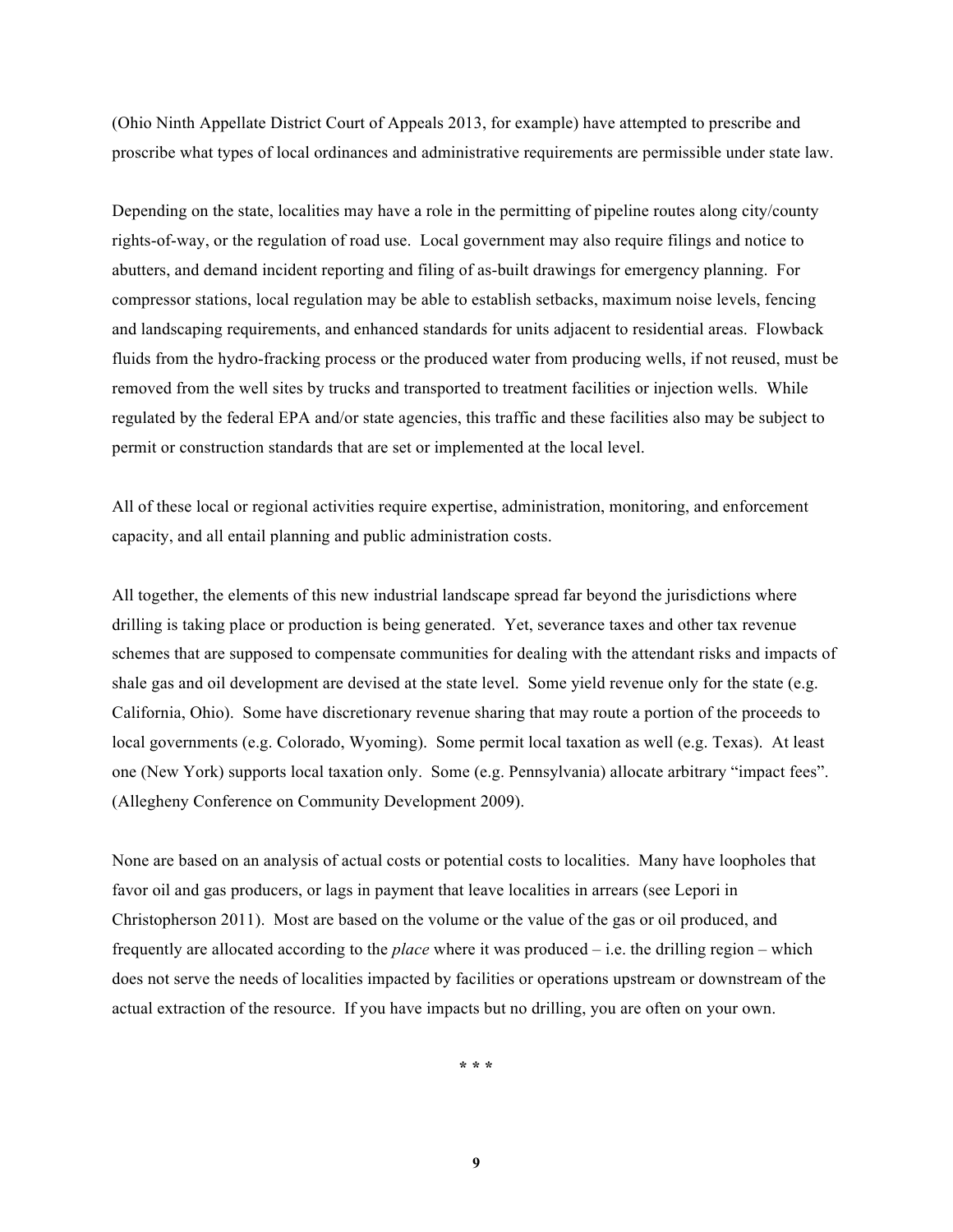These descriptions of some of the economic and social impacts on localities provide a sense of the types of risks communities may face over the shale gas and oil development cycle. They also demonstrate that the risks faced by communities are likely to differ from place to place. Variations in location, climatic conditions, local economies, and types of shale-development-related operations and facilities, as well as differences in local government capacity, make predictions of the consequences difficult. And the difficulty of doing a systematic analysis of risks is sometimes exacerbated by state policies regarding data gathering and transparency.

But, these limitations do not eliminate the need for an effective risk governance framework that will enable localities to anticipate what is likely to occur, and help local and state officials design both preventive and ameliorative actions to reduce the impact of the social and economic consequences of shale development.

### **What Did Local Officials Tell Us About Community Perceptions of These Risks?**

In 2012, we conducted a systematic study of local government responses to HVHF shale gas development in the Marcellus Shale states. We first developed a database of 298 localities or counties that had passed resolutions or legislation on shale gas development in the four states that contain most of the Marcellus and Utica shale plays: New York, Ohio, Pennsylvania, and West Virginia. 266 of the communities we identified were in New York (which has not yet authorized HVHF natural gas development) and Pennsylvania (which has). We then selected a stratified sample of communities in those two states, and conducted structured interviews with the highest-ranking public official or his or her designee in each community. These 53 interviews obtained information on the process of decision-making, on the critical issues discussed in public meetings, and on community expectations regarding oil and gas industry practices and State regulation/monitoring of the industrial activities associated with HVHF. Although environmental issues topped the ranking of community concerns, particularly effects on water supply and water quality, localities that had taken legislative action were also concerned about public costs associated with increased traffic and road damage, and a variety of disruptions to local life.<sup>5</sup>

It is these costs – both monetary and to the quality of life – that are likely to be felt outside the immediate drilling areas: in communities from which drilling materiel and water are drawn, or on the roads and rails

<sup>!!!!!!!!!!!!!!!!!!!!!!!!!!!!!!!!!!!!!!!!!!!!!!!!!!!!!!!</sup> <sup>5</sup> A full report on our research results is available at: http://www.GreenChoices.Cornell.edu.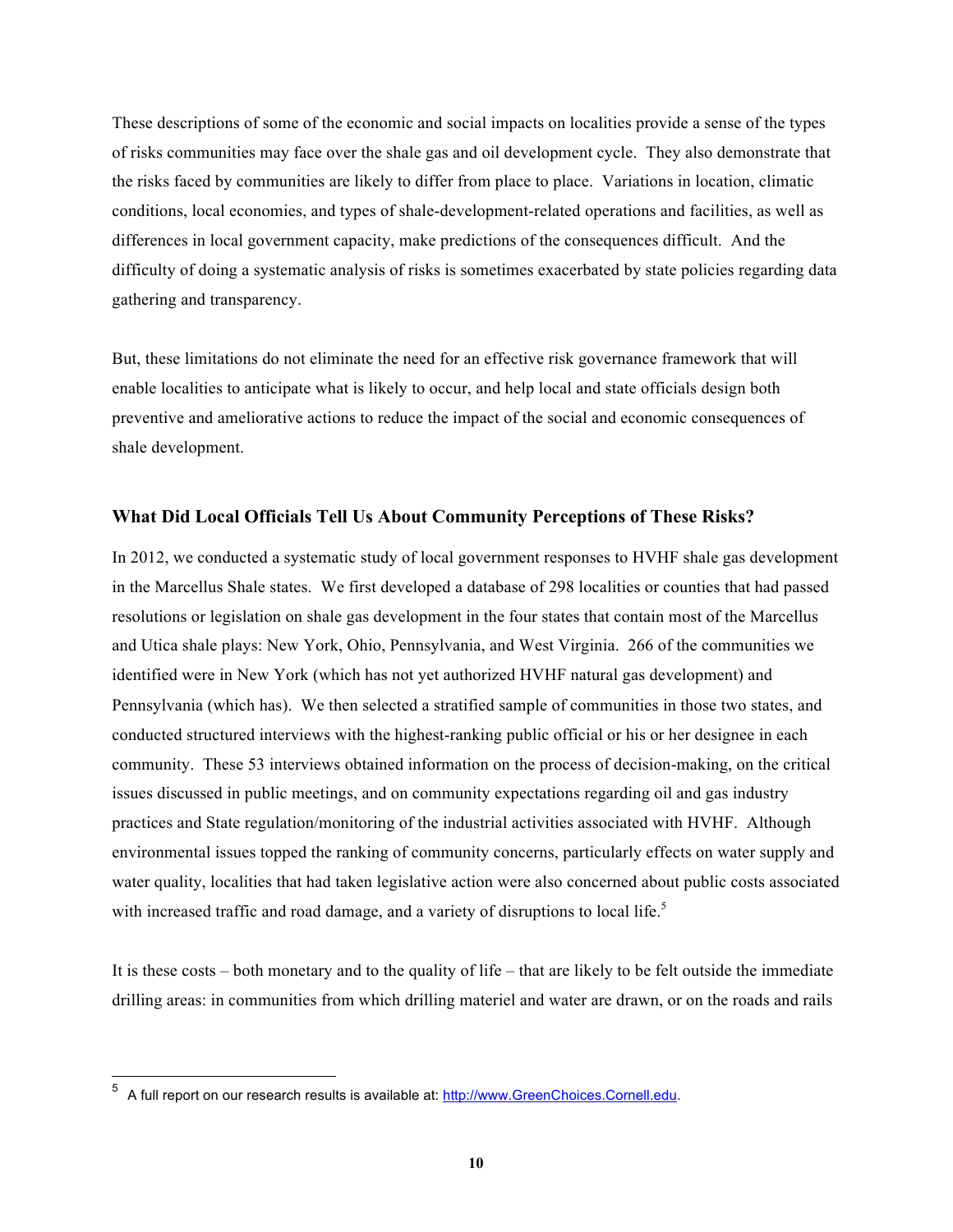en route to the drill sites, or through which wastewater is transported for disposal or the gas and oil flows to market.

#### **The Deliberative Process**

In New York and Pennsylvania communities taking action to restrict HVHF we surveyed, the deliberative process was extensive. Of the 45 communities responding to a question about the extent and content of official public meetings dedicated to discussing shale gas issues since 2008, 22 (49%) had between 1 and 3 public meetings or hearings, 9 (20%) had between 4 and 8 public meetings/hearings, and 13 (29%) had more than 8. By contrast, in the New York communities we interviewed who passed resolutions in favor of state control (6 communities), 4 had no public meetings. Although that sample is small, the minimal public involvement in these resolutions is substantiated by press accounts about a larger number of communities (Reilly, 2012).

#### **Community Concerns**

Interviewees indicated that residents who testified during the meetings that preceded the legislative decision expressed concerns about a range of issues. Residents had concerns about environmental impacts from shale gas development, but also raised public health issues, traffic congestion, and how the industrialization of the region would affect their quality of life. Not surprisingly, there was more discussion of potential community disruptions in communities that passed restrictive legislation, both in New York and Pennsylvania, whereas in communities that passed resolutions supporting shale gas development the focus was more on community benefits, although road maintenance and traffic congestion were mentioned as concerns.

Community meetings also included discussion of the benefits of shale gas development in places that passed restrictive legislation (but only in New York). Officials in the 33 "restrictive" communities we surveyed in New York were asked to rank the top three issues discussed in their deliberations. Out of a total of 95 entries, a benefit from shale gas drilling received a top-three ranking 10 times. Among the benefits mentioned were tax benefits, economic benefits to local citizens, economic benefits to local businesses, and induced commercial development. The most frequently cited benefit was economic benefits to local citizens (6). In Pennsylvania, our survey respondents did not list any of these benefits as being among the top three issues discussed in their public meetings.

We probed which concerns were most significant in driving action, as indicated by which were most discussed during public deliberations. Our respondents indicated that the primary concern of 37 out of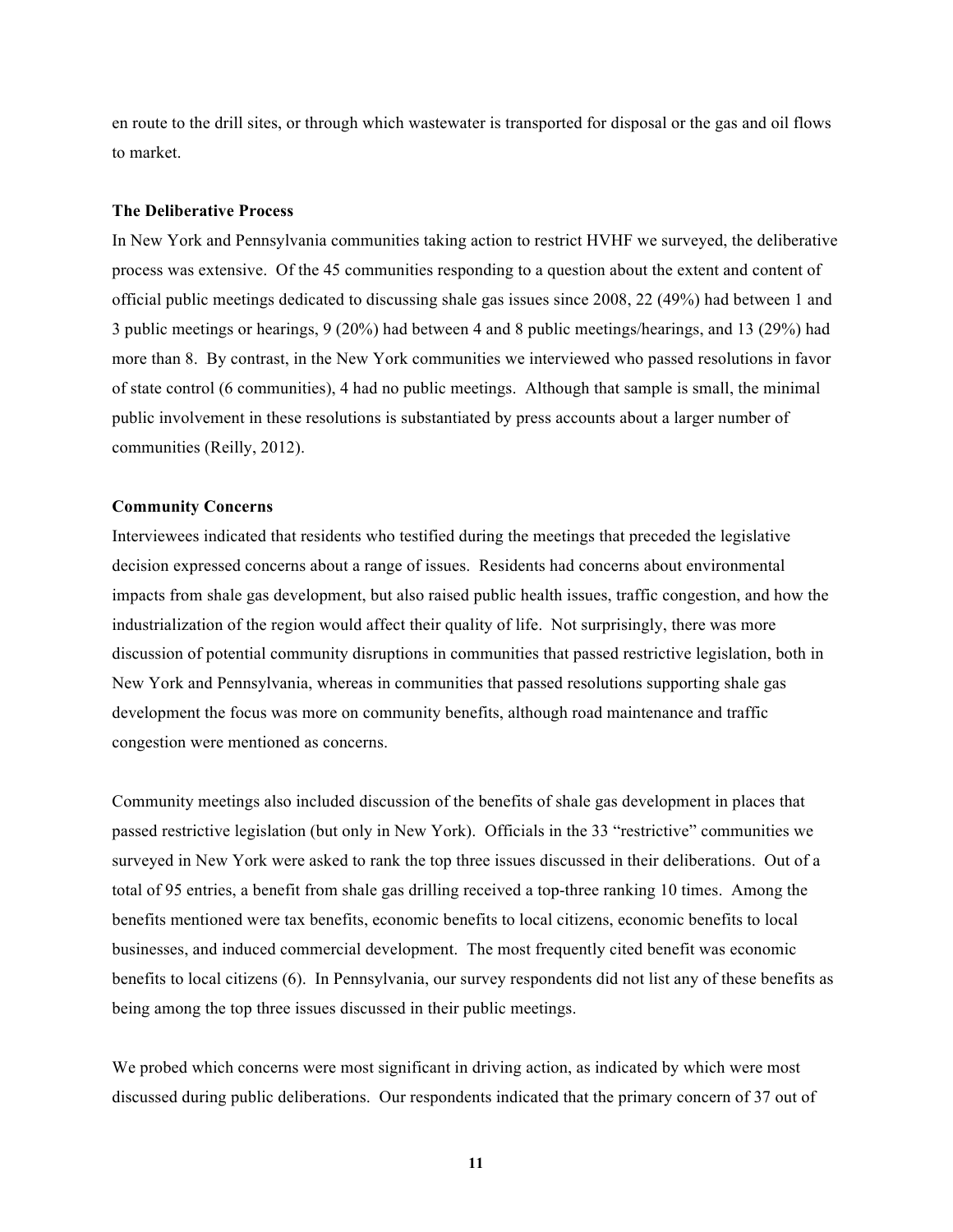the 45 communities responding to the question among those that had passed restrictive legislation was with water issues. Water issues were among the top three issues for 44 out of the 45. In the 2 of the 6 communities we interviewed that passed supportive legislation, water concerns were also mentioned as one of the top three items of discussion.

With respect to community impacts, the top concerns were road maintenance, public health, and traffic. 35 of 49 respondents (71%) said road maintenance was one of their top three most-discussed community impacts during public deliberations. The second most commonly discussed community impact during public deliberations was public health, with 27 of 49 respondents (55%) listing public health in their top three. Finally, traffic issues and traffic congestion were the third most-discussed community impact, with 25 of 49 respondents (51%) listing this issue among their top three most discussed prior to legislative action.

#### **Regulatory Preferences**

Interviews with political leaders in our sample of New York and Pennsylvania communities that have enacted legislation or resolutions on HVHF indicate that the issue of shale gas development is important to local decision-makers, but equally important is the ability of the community to control its own destiny. Asked what level of government should control shale gas extraction, 43 of 50 respondents (86%) indicated that local government should play a substantial role in regulating shale gas drilling: 24 respondents indicated a preference for local control only, while 19 more favored a multi-level distribution of regulatory authority that includes localities. Indeed, only one of the six communities we talked to that had passed resolutions in *support* of pursuing shale gas development under state regulation advocated state regulation exclusively.

#### **Public Costs and Local Capacity**

We asked about local capacity to respond to the needs and expectations of the public and of gas companies for services during the drilling phase. On the scale of 1 to 5, with 1 being good, 3 being "Stressed but OK", and 5 being "Overwhelmed", 39 of 50 respondents (78%) rated their capacity as somewhere between "Stressed but OK" and "Overwhelmed" (17). The median response was 3.5.

Communities are unsure about how any costs related to shale gas development will be covered. When asked how they anticipated that any increased demand for local services would be paid for, 24 of 50 respondents (48%) said they were not sure. Only 14 (28%) respondents anticipated state aid in the form of impact fees. No respondent anticipated that state taxes would be used to pay for their additional costs.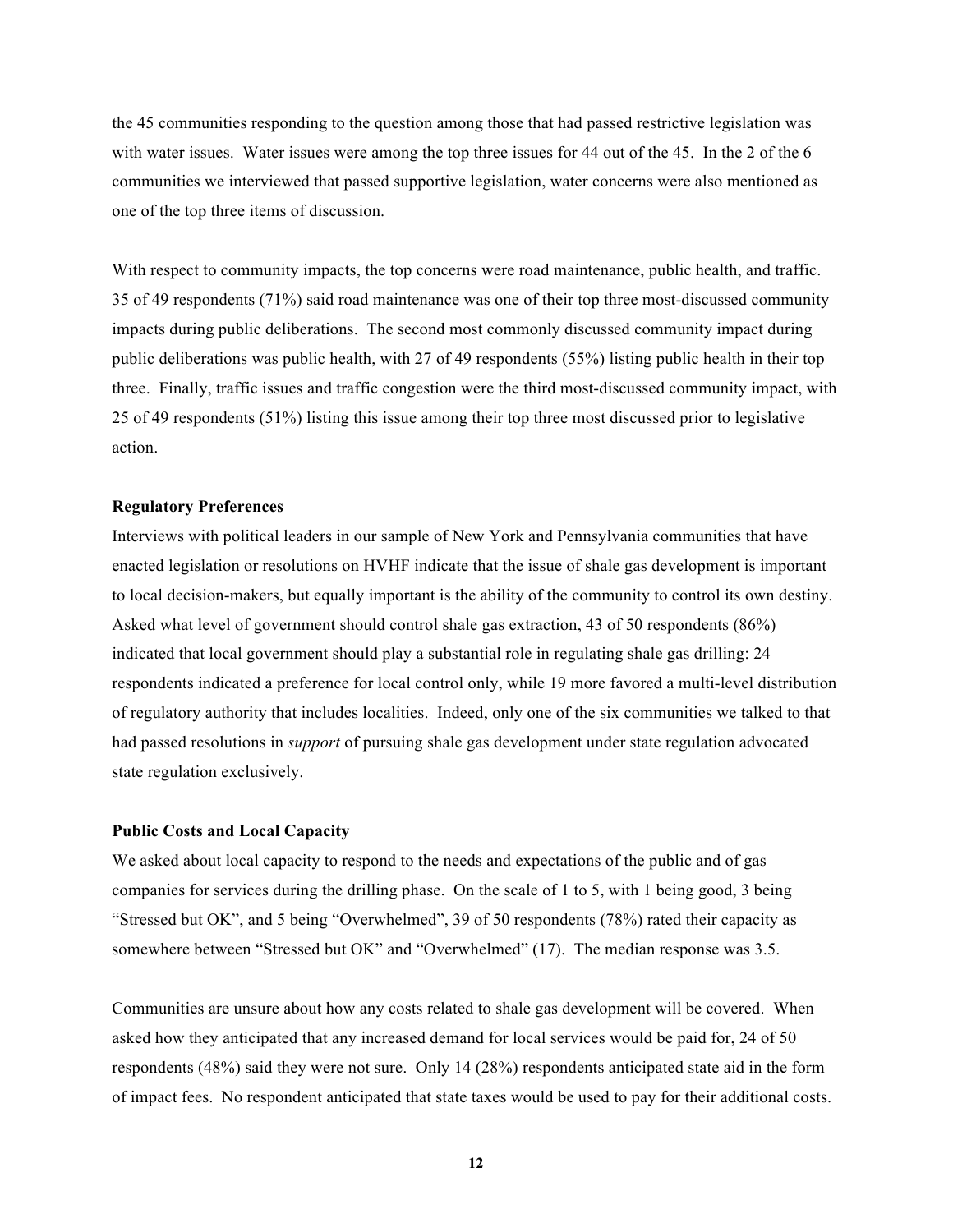#### **Trust Issues**

Beyond their perception of specific environmental, economic or social risks lies a concern that those responsible for mitigating these risks or monitoring, assessing, and ameliorating any damage may be unwilling or unable to do so. We asked our interviewees four questions about their degree of confidence that the gas industry or their state government would protect the interests of affected communities, rated on a scale of 1 ("Very confident") to 5 ("Not at all confident").

- $\triangleright$  Asked their confidence that the natural gas industry will protect the environment, health and safety of affected communities, 31 of 48 respondents (65%) said their confidence was low (4) or they were not at all confident (5).
- $\triangleright$  Asked their confidence that the natural gas industry will protect the economic and social stability of affected communities, 32 of 49 respondents (65%) said their confidence was low (4) or they were not at all confident (5).
- $\triangleright$  Asked their confidence that the State has the capacity to enforce environmental, health and safety regulations to protect affected communities, 31 of 50 respondents (62%) said their confidence was low (4) or they were not at all confident (5).
- $\triangleright$  Asked their confidence that their State will regulate drilling activity effectively to protect the economic and social stability of affected communities, 33 of 49 respondents (67%) said their confidence was low (4) or they were not at all confident (5).

We conclude that a lack of trust in those responsible for creating these risks and dealing with the harms is as much responsible for local community responses as fear of the risks themselves.

## **A Framework for Policymaking to Address These Risks (Notwithstanding Their Complexity, Uncertainty and Political Controversy)**

Some US states where unconventional fossil fuel development is occurring -- such as Colorado, West Virginia and Texas -- already have major fossil fuel extraction industries. Others -- such as New York, Maryland, Virginia, and Illinois -- have historical experience with fossil fuel extraction, but not with the types of extraction that transform regional economies, or that require widespread industrial facilities and extensive alteration of the landscape. In all the states and localities where HVHF drilling is a geological possibility, the social and economic risks associated with HVHF have been controversial, and the calculation of costs and benefits difficult to determine. People living in or near areas where extraction may occur are concerned with how an influx of transient workers will affect their cost of living and quality of life. They want to know about how hydraulic fracturing will affect existing industries. They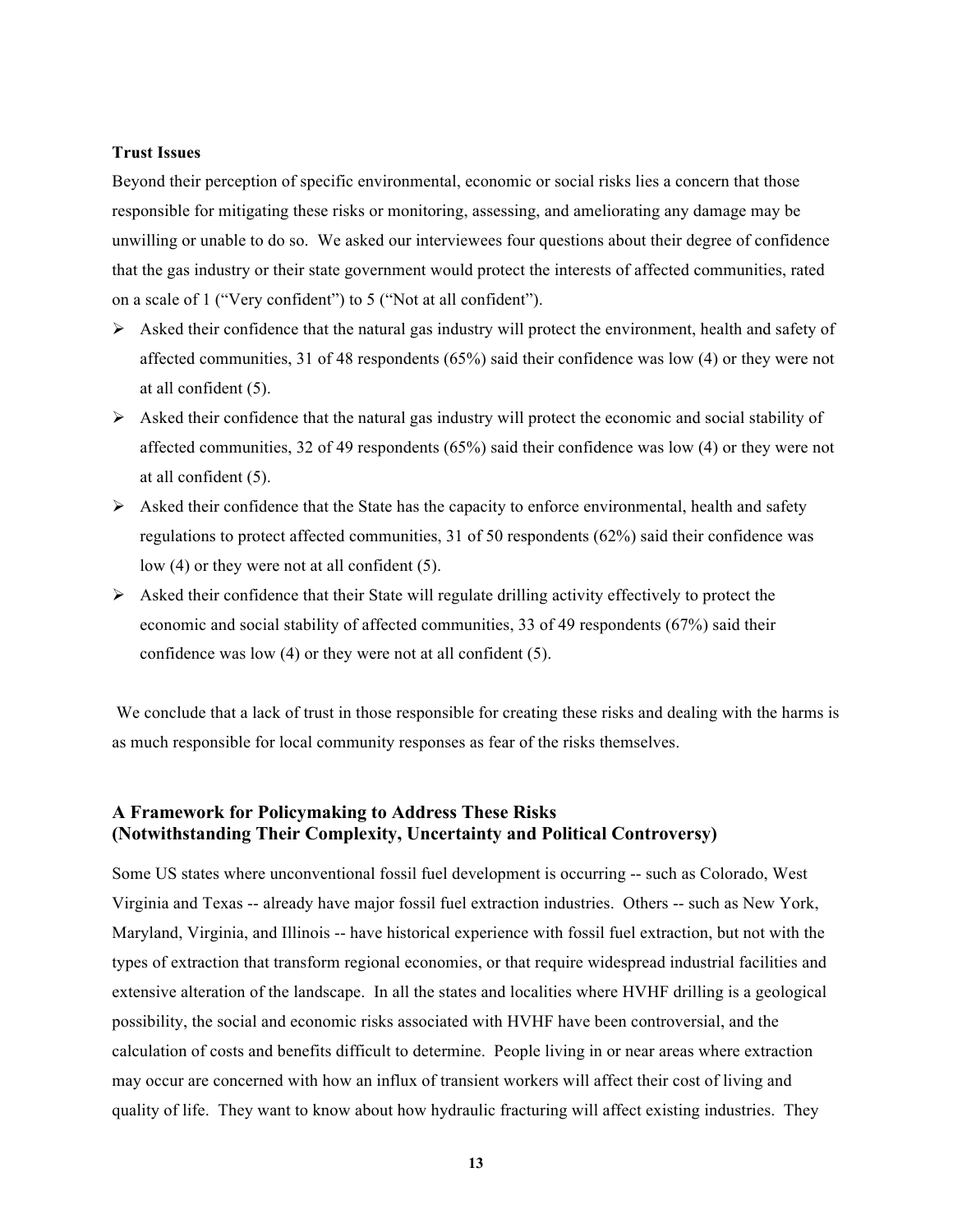want to know how the public costs associated with shale gas development, such as road repair or emergency services, will be paid. In all these cases, we have sufficient information to indicate that risks are present, but insufficient information to predict their extent and cost.

Contemporary evidence from community and regional case studies is limited in its ability to tell state and local policy makers exactly what to expect from hydraulic fracturing as it moves through the development and extraction cycle. The variety of types of places affected, the differences in legacy effects from previous resource development cycles, differences in land ownership patterns, and differences in local and state government policy, necessarily mean that the extent of social and economic impacts will differ among extraction regions. What we can be confident of, however, is that natural resource extraction is characterized by a boom-bust cycle that is most acutely felt at the local level, and that the greater the scale and pace of drilling (the number of wells drilled, how quickly, and how consistently over time), the more intense will be the social and economic impacts on a region during the boom portion of the development cycle. Some communities are able to recover more rapidly than others, however, because of their location in suburbs with other industrial employers or as gateways to national parks (Brown et al 2005).

To secure the long-term economic sustainability of regions and communities affected by HVHF natural gas and oil development, state and local policy makers need to address the risks in several ways.

#### **Analysis**

First, given the differences among regions that could be affected by unconventional fossil fuel development, policy makers need to conduct a thorough analysis of how their state, region, or community may be affected. The full extent of potential social and economic risks needs to be acknowledged, and addressed through regional and state policy. This includes communities anywhere along the industry's supply lines, waste disposal operations, or oil and gas transportation system. Both historical and contemporary evidence indicates that unconventional fossil fuel development will entail an industrialization process in which social and economic risks are created far beyond the well site.

As for drilling regions, community dialogue and education about the risks can help public officials weigh the costs and benefits for a particular community or region. For example, regions with an important tourism industry may want to consider the risk of losing a substantial piece of that industry to "crowding out" or an industrialization that damages their "brand". Drilling's competition for transportation services or a limited labor supply in the short term may hurt manufacturers and other employers of moderate skill workers that have committed to the area for the long term. Hardest to gauge is "opportunity cost": what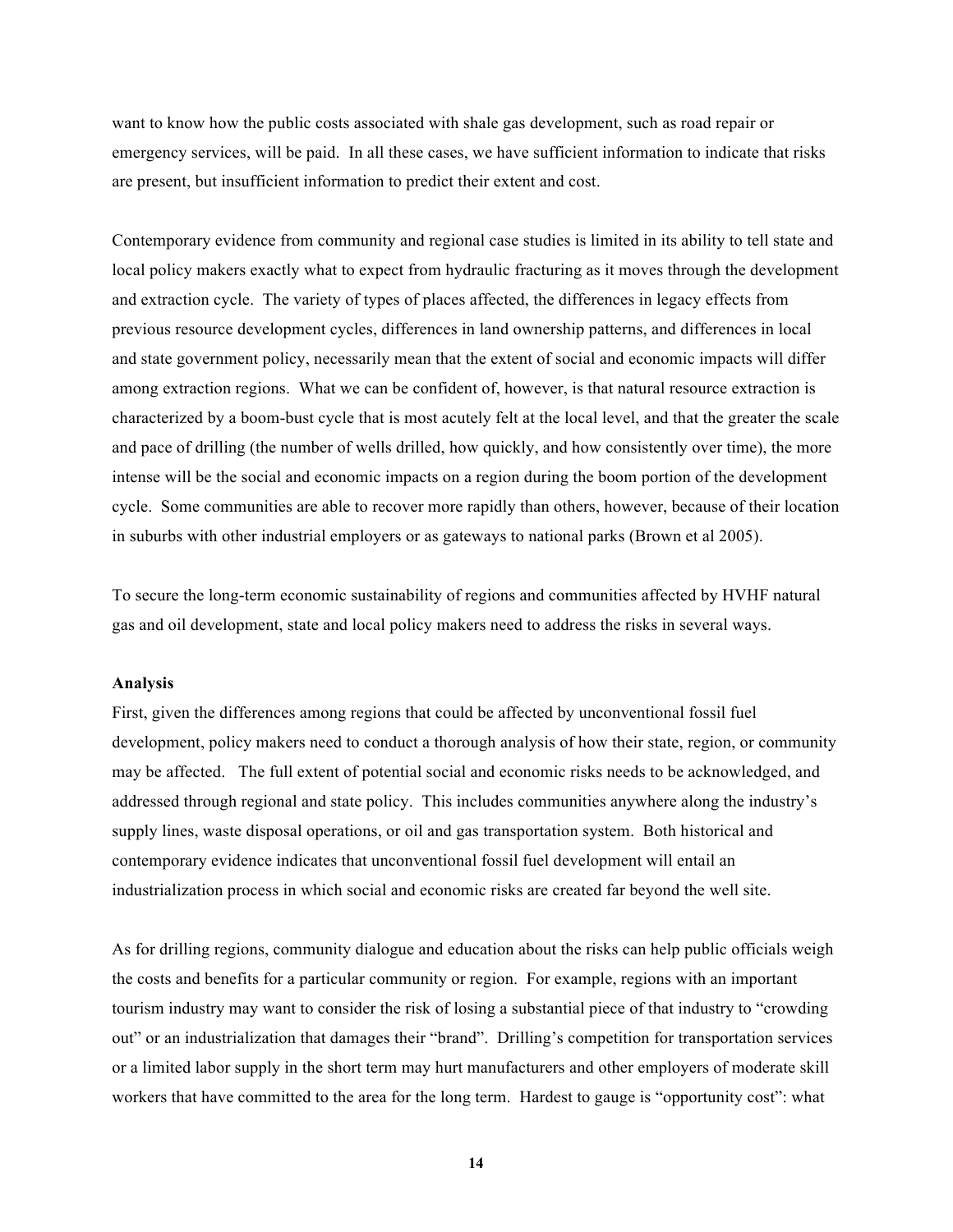new enterprises will shy away from locating in a drilling region because of cost of living, labor supply, social disruption, or "image" concerns.

### **Control the Pace and Scale of Development**

Second, government officials need to anticipate the natural resource development cycle, and recognize that effective governance requires controlling the pace and scale of development. Moderating the pace and scale of development can reduce adverse "boom" related impacts in the short run, enable the community to adapt, and promote longer-term economic sustainability by controlling negative impacts on other local or regional industries.

Local zoning regulations, comprehensive planning requirements such as those currently proposed in Maryland<sup>6</sup>, and state permitting regulations can all be used as tools to limit the pace and scale of drilling while not preventing shale development altogether, and reduce the impact on local and state government services, public infrastructure, and other industries.

## **Cover the Costs**

Third, to ensure that states cover the real costs of shale development and secure the long-term economic viability of affected regions, state and local policy makers need to jointly develop revenue sources and/or revenue sharing mechanisms that compensate communities for the uptick in need for facilities and services during the boom, and economic development programs that will capture and extend private investment to weather the decline (see Lepori in Christopherson 2011).

- $\triangleright$  Create a tax that effectively pays for the short term and long-term costs of shale development. States can impose a severance tax without risk of reducing production or industry jobs. If a state has a severance tax that is too low, shale extraction will produce a significant amount of additional government costs without commensurate fiscal benefits.
- $\triangleright$  Distribute tax revenue predictably and fairly between state and local governments. There are many ways to allocate revenue that are aligned with the costs of shale gas development. Regardless of the exact distribution, the primary purpose of a severance tax is to cover costs born by the local and county governments affected.
- $\triangleright$  Limit deductions and exemptions. Many states have relatively high tax rates, but so many tax loopholes that the effective tax rate does not cover the cost of administering it nor the short and long

enterprished the June 25, 2013 *Recommended Practices for Marcellus Shale Drilling Released for Public Comment* is available<br><sup>6</sup> The June 25, 2013 *Recommended Practices for Marcellus Shale Drilling Released for Public C* on the Maryland Department of the Environment website at:

http://www.mde.state.md.us/programs/Land/mining/marcellus/Pages/MSReportPartII\_Draft\_for\_Public\_Comment.asp x. Accessed July 10, 2013.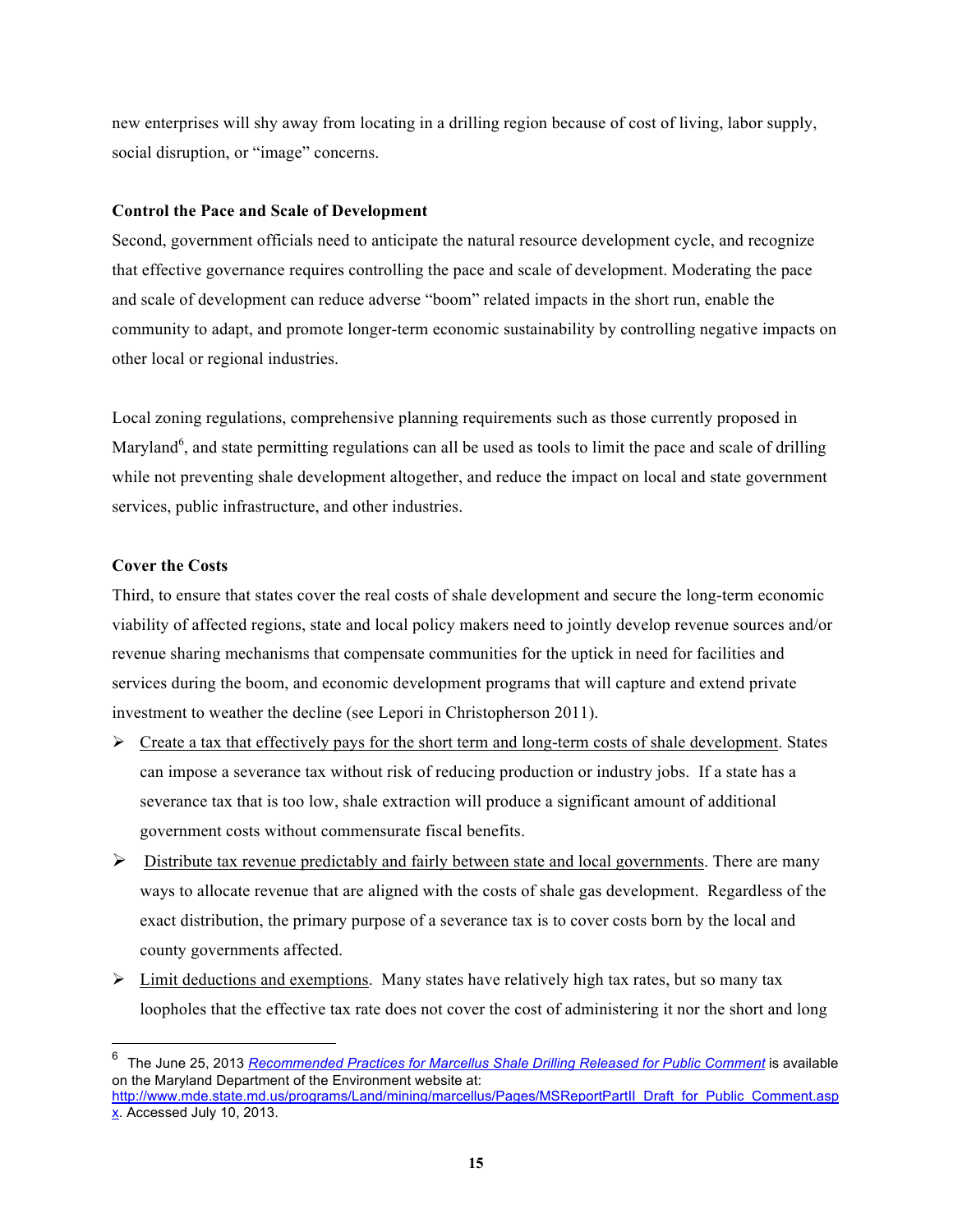term costs of shale development. Constructing a tax that is straightforward and simple makes compliance easier for gas producers and tax officials. And because the structure of the tax determines how volatile it will be, exemptions and loopholes should be minimized.

 $\triangleright$  Establish a Permanent Fund. A permanent fund is the most effective way to promote long-term economic development. For example, every state in the intermountain west invests in a permanent find. The permanent fund serves to protect the state against future recessions and revenue volatility, and enables ongoing fiscal benefits from the depletion of a non-renewable natural resource.

## **Plan Ahead**

Fourth, local officials need to plan for both the boom and the bust that accompanies resource development. Well-documented baseline data gathered *before* the boom phase is a necessary prerequisite for local, county, or state governments to "price" the uptick in need for facilities and services, and the additional costs of social disruption and impacts on existing industries resulting from shale development.

Then, when new drilling falls off and as production declines – and tax receipts, royalty payments, business income, and jobs with it -- affected regions may find themselves with overcapacity. This can be a period of steep decline in population and tax base, or simply one of significantly slower growth. Foresighted infrastructure planning and financing can help mitigate the stresses. Flexible fiscal tools can enable localities or the state to accommodate fluctuating revenues and service demands. Budgeting to build reserves and support economic development can help communities weather the period after extraction ends.

#### **Engage and Cooperate**

Finally, good policymaking to protect communities from the social and economic risks of boom-bust development and to insure economic and environmental sustainability depends on good intergovernmental cooperation and citizen engagement. The goal should be to ensure that citizens trust the fairness of the policymaking process, and are justifiably confident that the costs and benefits of resource development will be appropriately and equitably distributed.

**\* \* \***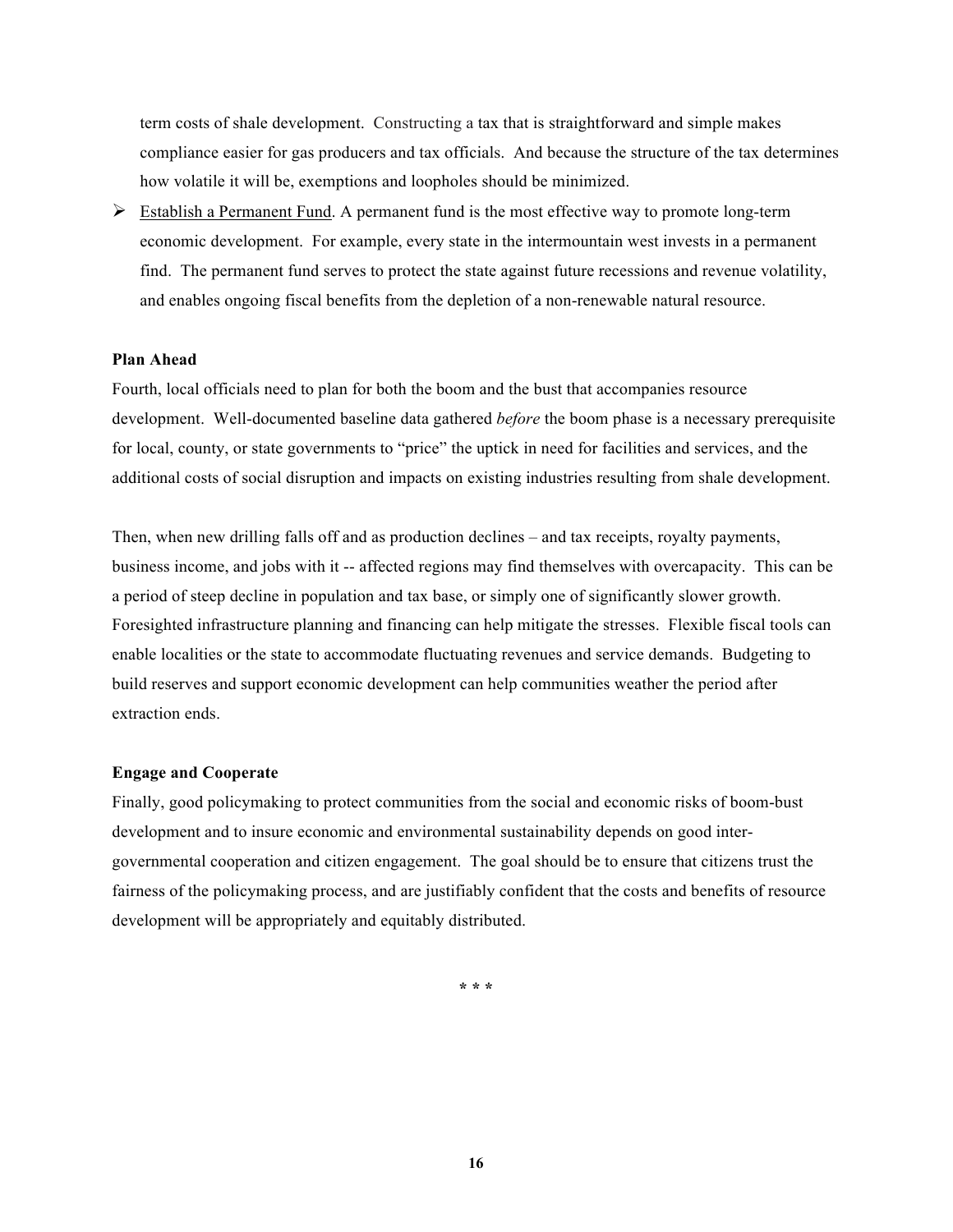## **Authors**

*Susan Christopherson is a Professor and Chair of the Department of City and Regional Planning at Cornell University. An economic geographer committed to the integration of scholarly work and public engagement, her diverse research interests center on industry location decisions and regional, state, national and international economic development policy.*

*Ned Rightor is President of New Economy Dynamics LLC, a research and consulting firm focused on workforce development and economic development projects throughout the northeastern USA. Since 2010, in collaboration with Cornell University researchers, he has been conducting multi-state studies of the social and economic consequences of unconventional oil and gas development.*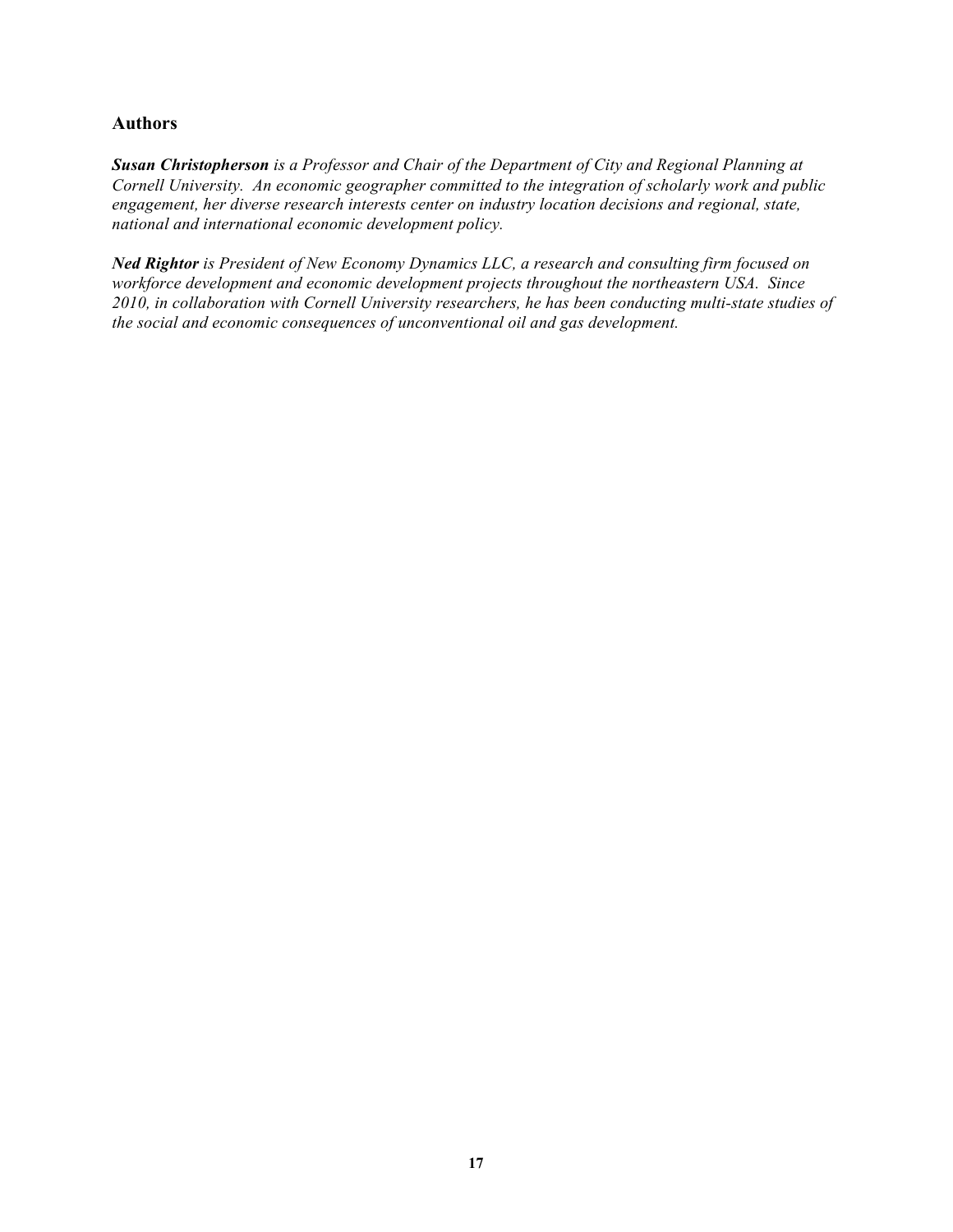## **References**

Adams, R. and T. Kelsey. 2011. "Pennsylvania Dairy Farms and Marcellus Shale, 2007-2010." Pennsylvania State University Extension, Marcellus Fact Sheet. Available at: http://pubs.cas.psu.edu/FreePubs/PDFs/ee0020.pdf (accessed October 15, 2013).

Allegheny Conference on Community Development. 2009. "Benchmarking Pennsylvania: A Summary of Severance Taxes on the Natural Gas Industry." Draft report, no author(s) listed, February.

American Public Power Association. 2013. *Retail Electric Rates in Deregulated and Regulated States: 2013 Update*. (April 2014). Available at: http://www.publicpower.org/About/interiorsidebar.cfm?ItemNumber=38733&navItemNumber=38732 (accessed June 20, 2014).

Ayres, Robert U. 2013. "Shale Oil and Gas: The Contrarian View." *Forbes*, May 8. Available at: http://www.forbes.com/sites/insead/2013/05/08/shale-oil-and-gas-the-contrarian-view/ (accessed October 15, 2013).

Best, A. 2009. "Bad Gas or Natural Gas, The Compromises Involved in Energy Extraction." *Planning Magazine*, October: 30-34. Chicago IL: American Planning Association. Available at http://www.planning.org/planning/2009/oct/ (accessed December 30, 2013).

Brasier, K.J., M.R. Filteau, D.K. McLaughlin, J. Jacquet, R.C. Stedman, T. Kelsey, and S.J. Goetz. 2011. "Residents' Perceptions of Community and Environmental Impacts from Development of Natural Gas in the Marcellus shale: A Comparison of Pennsylvania and New York Cases." *Journal of Rural Social Sciences* 26(1): 32–61.

Brown, R.B., S.F. Dorius, and R.S. Krannich. 2005. "The Boom-Bust Recovery Cycle: Dynamics of Change in Community Satisfaction and Social Integration in Delta, Utah." *Rural Sociology* 70(1): 28–49.

Chazan, Guy. 2013. "Peter Voser says he regrets Shell's huge bet on US shale." *The Financial Times*, October 6. Available at: http://www.ft.com/intl/cms/s/0/e964a8a6-2c38-11e3-8b20-00144feab7de.html axzz2hp70z6yL (accessed October 15, 2013).

Choi, Charles Q. 2013. "Fracking Practices to Blame for Ohio Earthquakes." Livescience.com. Posted September 4. Available at: http://www.livescience.com/39406-fracking-wasterwater-injection-causedohio-earthquakes.html (accessed September 27, 2013).

Christopherson, S. (et al). 2011. "The Economic Consequences of Marcellus Shale Gas Extraction: Key Issues." *CaRDI Reports* 14, September. Ithaca NY: Cornell University Community & Regional Development Institute. Available at: http://greenchoices.cornell.edu/downloads/development/shale/marcellus/Economic\_Consequences.pdf.

Christopherson, S., C. Frickey, and N. Rightor. 2013. *A Vote of No Confidence: Why Local Governments Take Action in Response to Shale Gas Development*. Ithaca NY: Cornell University, Department of City and Regional Planning. Report in the CRP Working Paper Series. Available at: http://www.greenchoices.cornell.edu/downloads/development/shale/marcellus/Vote\_of\_No\_Confidence WP.pdf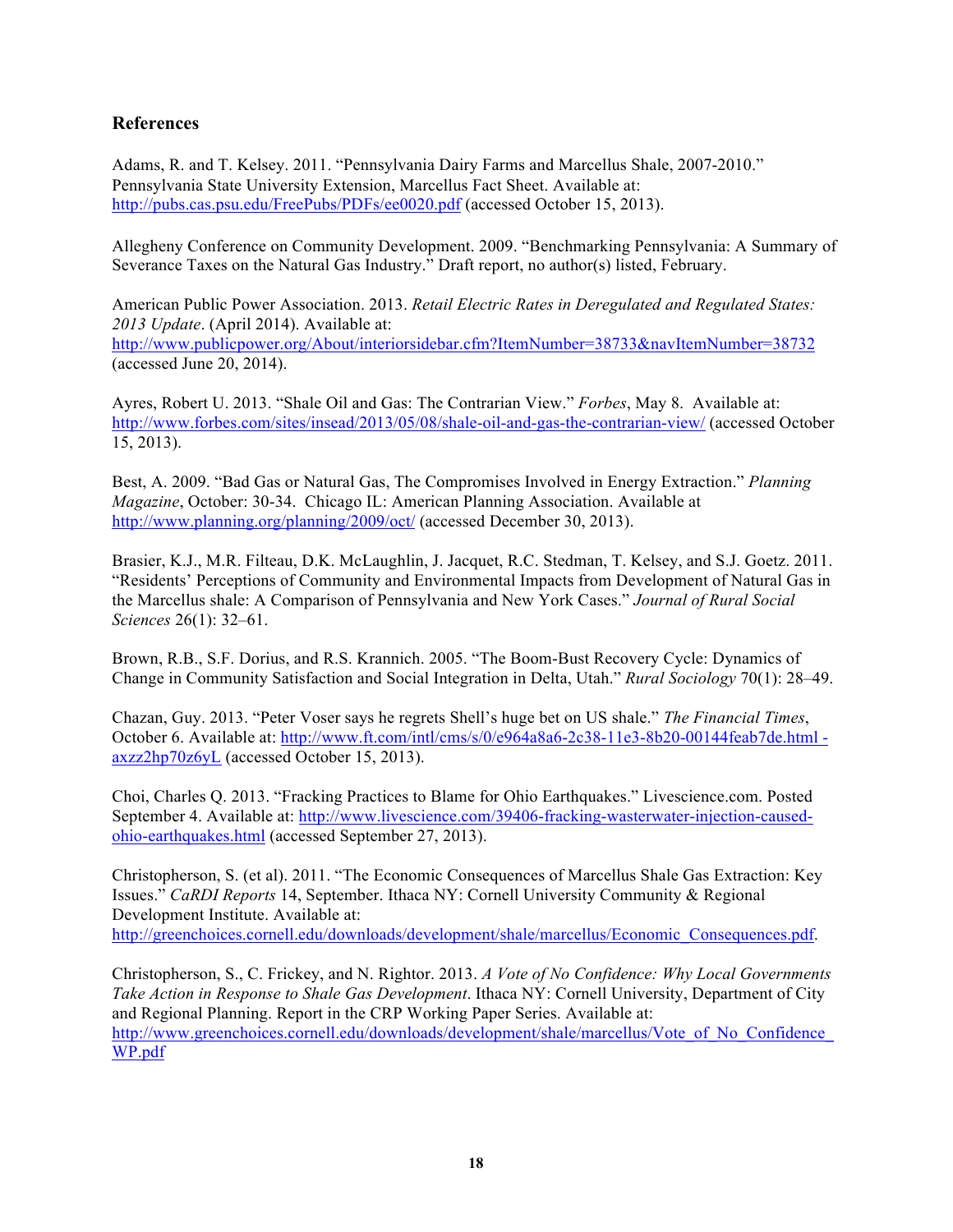Christopherson, S. and N. Rightor. 2011. "How Should We Think About the Economic Consequences of Shale Gas Drilling." Ithaca NY: Cornell University, Department of City and Regional Planning. Working Paper Series for *A Comprehensive Economic Impact Analysis of Natural Gas Extraction in the Marcellus Shale*. Available at:

http://www.greenchoices.cornell.edu/downloads/development/shale/marcellus/Thinking\_about\_Economic \_Consequences.pdf.

 . 2012. "How Shale Gas Extraction Affects Drilling Localities: Lessons for Regional and City Policy Makers." *Journal of Town & City Management* 2(4). London: Henry

Stewart Publications. Available at:

http://www.greenchoices.cornell.edu/downloads/development/shale/Economic Effects on Drilling Loca lities.pdf.

Cortese, C.F., and B. Jones. 1977. "The Sociological Analysis of Boomtowns." *Western Sociological Review* 8(1): 75–90.

Davis, Charles. 2011. "The Politics of 'Fracking': Regulating Natural Gas Drilling Practices in Colorado and Texas." Western Political Science Association 2011 Annual Meeting Paper. Available at SSRN: http://ssrn.com/abstract=1766675 (accessed December 30, 2013).

 . 2013. "Substate Federalism and Fracking Policies: Does State Regulatory Authority Trump Local Land Use Autonomy?" Presentation to the National Research Council workshop on Governance of Risks of Shale Gas Development, Washington DC, August 15-16. Available at: http://sites.nationalacademies.org/xpedio/groups/dbassesite/documents/webpage/dbasse\_084412.pdf (accessed December 30, 2013).

Deller, Steven C. and A. Schreiber. 2012. *Frac Sand Mining and Community Economic Development*. Madison WI: University of Wisconsin, Department of Agricultural and Applied Economics. Staff Paper Series, Number 565, May.

Ecosystem Research Group. 2008. *Sublette County Socioeconomic Impact Study, Phase I Final Report, prepared for the Sublette County Commissioners*. Missoula MT: Ecosystem Research Group, January.

Feser, E. and S. Sweeney. 1999. *Out-migration, population decline, and regional economic distress*. Washington, DC: US Department of Commerce. Report prepared for the US Economic Development Administration.

Freudenburg, W. R. and R. Gramling. 1998. "Economic Linkages in an Extractive Economy." *Society and Natural Resources* 11: 569-586.

Freudenburg, W. R. and Wilson, L. J. 2002. "Mining the Data: Analyzing the Economic Implications of Mining for Nonmetropolitan Regions." *Sociological Inquiry* 72: 549–57

Fullenwider, Sarah (Senior Assistant City Attorney, City of Ft. Worth TX). 2010. "If We Knew Then What We Know Now: A Decade of Lessons Learned from Urban Drilling in Fort Worth." Webinar presented May 20. Pennsylvania State University Cooperative Extension, College of Agricultural Sciences, Marcellus Shale Educational Webinar Series, April-September 2010. Available at: https://meeting.psu.edu/p67821187/?launcher=false&fcsContent=true&pbMode=normal (accessed December 30, 2013).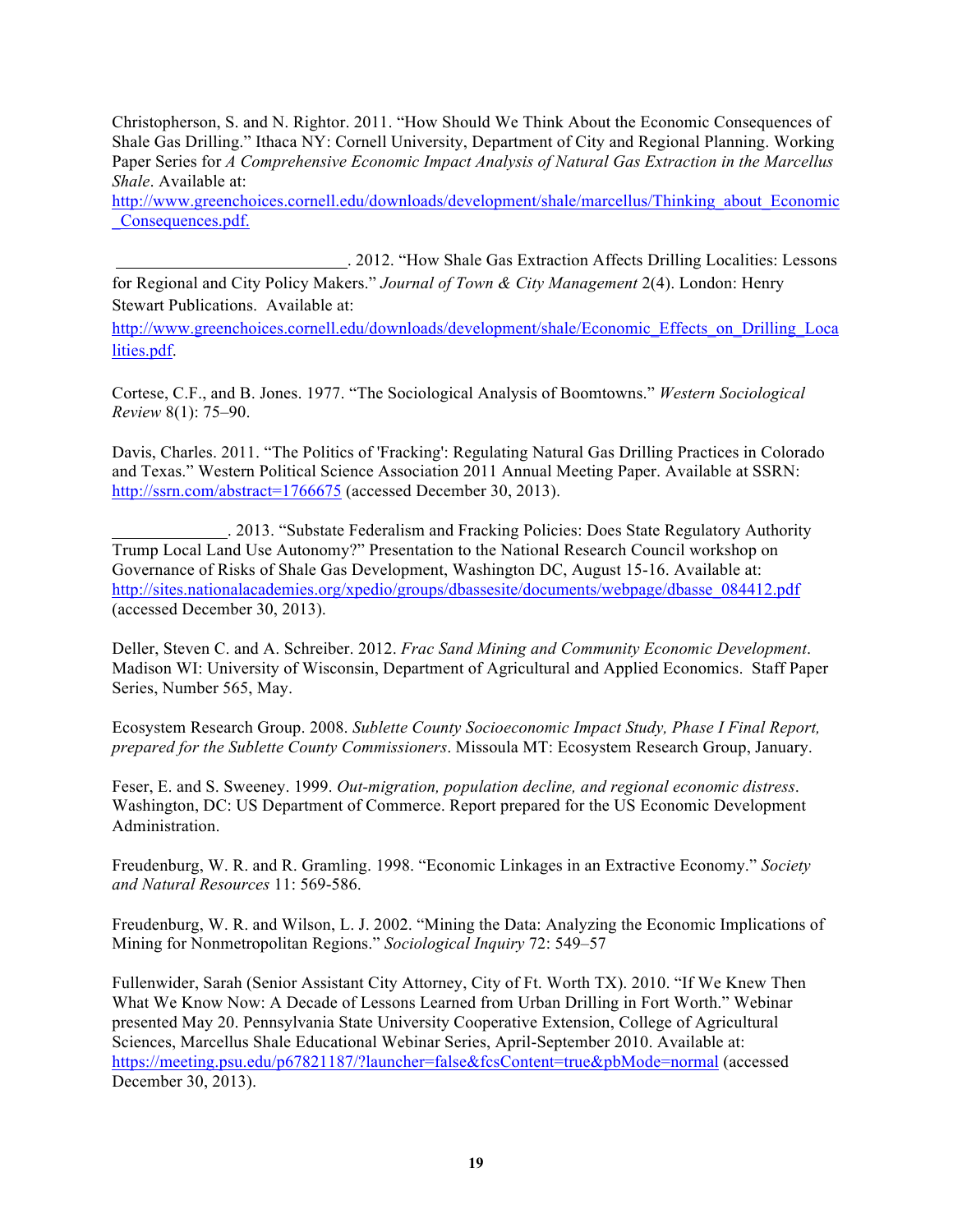Fuller, A. 2007. "Letter from Wyoming: Boomtown Blues." *The New Yorker*, February 5: 38. Available at: http://archives.newyorker.com/?i=2007-02-05#folio=002 (accessed October 13, 2013).

Headwaters Economics. 2009. *Fossil Fuel Extraction as a County Economic Development Strategy Are Energy-focusing Counties Benefiting?* Bozeman, MT: Headwaters Economics. Available at: http://headwaterseconomics.org/pubs/energy/HeadwatersEconomics\_EnergyFocusing.pdf (accessed December 30, 2013).

Headwaters Economics. 2012. *Oil and Natural Gas Fiscal Best Practices: Lessons for State and Local Governments*. Bozeman, MT: Headwaters Economics. Available at: http://headwaterseconomics.org/wphw/wp-content/uploads/Energy\_Fiscal\_Best\_Practices.pdf (accessed December 30, 2013).

Jacquet, Jeffrey B. 2009. *Energy Boomtowns & Natural Gas: Implications for Marcellus Shale Local Governments & Rural Communities*. NERCRD Rural Development Paper No. 43. University Park, PA: The Pennsylvania State University. Prepared for the Northeast Regional Center for Rural Development.

\_\_\_\_\_\_\_\_\_\_\_. 2011. "Workforce Development Challenges in the Natural Gas Industry." Ithaca NY: Cornell University, Department of City and Regional Planning. Working Paper Series for *A Comprehensive Economic Impact Analysis of Natural Gas Extraction in the Marcellus Shale*. Available at: http://www.greenchoices.cornell.edu/development/marcellus/reports.cfm.

\_\_\_\_\_\_\_\_\_\_\_. 2013. "Risks to Communities from Shale Gas Development." Presentation to the National Research Council workshop on Risks from Shale Gas Development, Washington DC, May 30-31. Available at:

http://sites.nationalacademies.org/xpedio/groups/dbassesite/documents/webpage/dbasse\_083401.pdf (accessed October 15, 2013).

Karnowski, Steve. 2012. "Natural gas, oil boom spurs sand mining in Midwest." Associated Press, January 6.

Kassover, J. & R.L. McKeown. 1981. "Resource development, rural communities and rapid growth: Managing social change in the modern boomtown." *Minerals and the Environment* 3(1): 47-57.

Kelsey, T. W., A. Metcalf, and R. Salcedo. 2012. *Marcellus Shale: Land Ownership, Local Voice, and the Distribution of Lease and Royalty Dollars*. The University Park PA: The Pennsylvania State University. CECD Research Paper Series. Available at: http://aese.psu.edu/research/centers/cecd/publications (aceessed December 30, 2013).

King, Pamela. 2012. "Booming Bakken town struggles to adapt as 'Gillette Syndrome' sets in." *EnergyWire* website, June 4. Washington DC: Environment and Energy Publishing, LLC. Available at: http://www.eenews.net/stories/1059965247 (accessed October 15, 2013).

Marchand, J. 2011. "Local labor market impacts of energy boom bust boom in Western Canada." Available from the author at the Department of Economics, University of Alberta, 7-29 HM Tory, Edmonton, AB, Canada, T6G 2H4.

McChesney, John and Ann Chambers Noble interviews by Neal Conan, with listener comments. 2013. "Gas, Oil Booms Bring Complications To Small Towns." *Talk of the Nation*. National Public Radio, February 11. Transcript available online at: http://www.npr.org/2013/02/11/171718769/gas-oil-boomsbring-complications-to-small-towns (accessed October 15, 2013).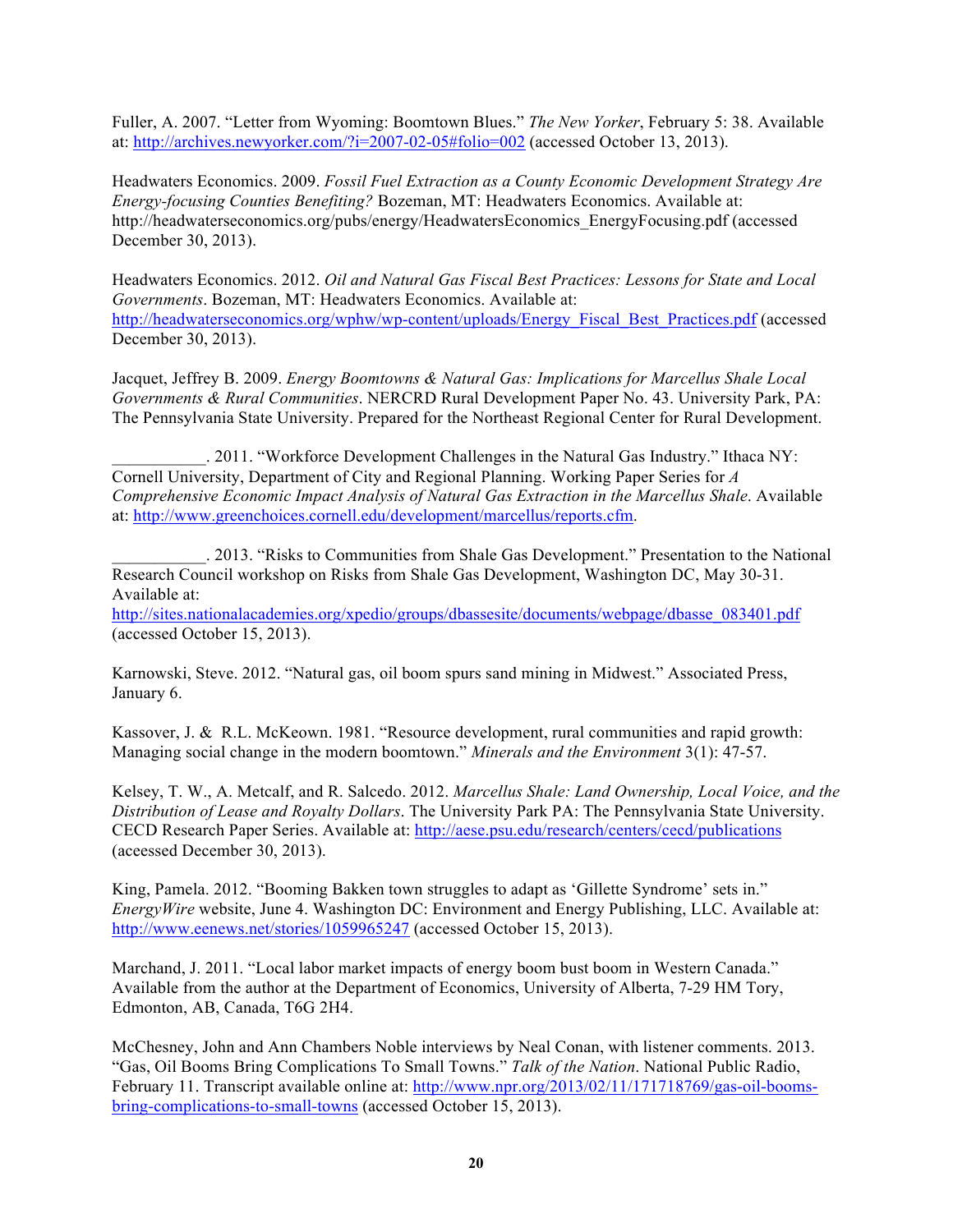McGowan, E. 2011. "Gas Drilling Turning Quiet Tourist Destination into Industrial Town." One of a 7 part series by the author for InsideClimate News, May 20. Available at: http://insideclimatenews.org/news/20110517/fracking-pennsylvania-natural-gas-drilling-marcellus-shale (accessed October 10, 2013).

McPherson, J. 2011. "Oil boom raises rents in ND, pushes seniors out." Associated Press, November 14. Available at: http://www.nbcnews.com/id/45292393/ns/us\_news-life/t/oil-boom-raises-rents-nd-pushesseniors-out/#.UffoxOBh5UQ (accessed July 26, 2013).

Navarro, M. 2011. "With Gas Drilling Next Door, County in New York Gets an Economic Lift." *New York Times*, December 27. Available at: http://www.nytimes.com/2011/12/28/nyregion/hydrofracking-gives-chemung-county-ny-economicboost.html?pagewanted=all& $r=1$ &. (accessed December 24, 2013)

Negro, S. 2012. "Fracking Wars: Federal, State and Local Conflicts over the Regulation of Natural Gas Activities." *Zoning and Planning Law Report* 35(2). Available at: http://www.rc.com/documents/negro\_frackingwars\_2012.pdf (accessed October 18, 2013).

*Niquette, Mark and* Romy Varghese. 2012. "Youngstown Opens Mills Again as States Jockey for Fracking Jobs." Bloomberg News Service, January 10. Available at: http://www.bloomberg.com/news/2012-01-10/youngstown-opens-mills-again-as-states-jockey-forfracking-jobs.html. (accessed September 30, 2013).

Ohio Ninth Appellate District Court of Appeals. 2013. Opinion in *State of Ohio ex rel. Jack Morrison Jr., Law Director, City of Monroe Falls, Ohio, et al. vs. Beck Energy Corporation, et al.* (State ex rel. Morrison v. Beck Energy Corp., 2013-Ohio-356). Available at: http://www.slideshare.net/MarcellusDN/oh-court-decision-striking-down-municipal-home-rule-for-oilgas-drilling (accessed October 18, 2013).

Perez-Burgos, J. and K. Donaghy. 2012. "Regional Economic Impact Analyses of Natural Gas Exploration and Extraction in the Marcellus Shale." Ithaca NY: Cornell University, Department of City and Regional Planning. Working Paper. Available from the authors.

Perry, S.L. 2012. "Development, Land Use and Collective Trauma: The Marcellus Shale Gas Boom in Rural Pennsylvania." *Culture, Agriculture, Food and Environment* 34(1): 81-92.

Pinedale Anticline Working Group. 2006. Draft *Monitoring Plan and Report* by the SocioEconomic Task Group, March. Data contained therein is available at: www.sublette-se.org (accessed December 15, 2013).

Reilly, S. 2012. Pressconnects.com, July 10. Available at: http://www.pressconnects.com/article/20120710/NEWS01/207100393/Broome-towns-?nclick\_check=1 (accessed January 20, 2013).

Putz, A., A. Finken and G. Goreham. 2011. "Sustainability In Natural Resource-Dependent Regions That Experienced Boom-Bust-Recovery Cycles: Lessons Learned From A Review Of The Literature." Fargo ND: North Dakota State University. Report prepared for the NDSU Extension Service Center for Community Vitality. Available at: http://www.yumpu.com/en/document/view/4384777/sustainability-innatural-resource-dependent-regions-boom-bust (accessed October 18, 2013).